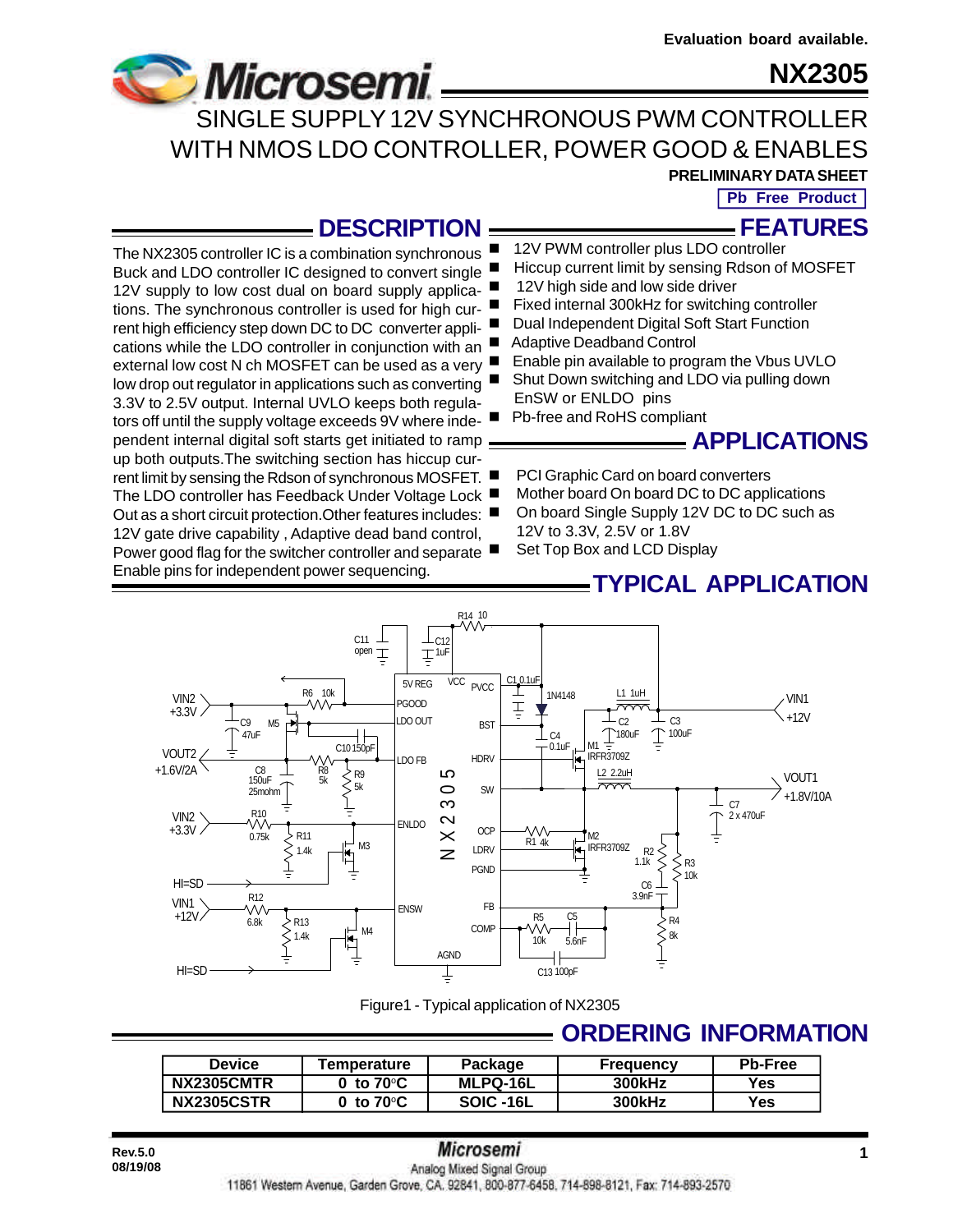

# **ABSOLUTE MAXIMUM RATINGS**

| Operating Junction Temperature Range  -40°C to 125°C |  |
|------------------------------------------------------|--|

CAUTION: Stresses above those listed in "ABSOLUTE MAXIMUM RATINGS", may cause permanent damage to the device. This is a stress only rating and operation of the device at these or any other conditions above those indicated in the operational sections of this specification is not implied.



# **ELECTRICAL SPECIFICATIONS**

Unless otherwise specified, these specifications apply over Vcc =12V,  $V_{BST}V_{SW}=12V$ , ENSW=ENLDO=3V, and T<sub>A</sub> = 0 to 70°C. Typical values refer to  $T_A = 25$ °C.

| <b>PARAMETER</b>                             | <b>SYM</b>                          | <b>Test Condition</b>        | Min | <b>TYP</b> | <b>MAX</b> | <b>Units</b> |
|----------------------------------------------|-------------------------------------|------------------------------|-----|------------|------------|--------------|
| <b>Reference Voltage</b>                     |                                     |                              |     |            |            |              |
| Ref Voltage                                  | $V_{REF}$                           |                              |     | 0.8        |            | V            |
| Ref Voltage line regulation                  |                                     | $10V < = Vcc < = 14V$        |     | 0.2        |            | $\%$         |
| Supply Voltage(Vcc&V <sub>BST</sub> )        |                                     |                              |     |            |            |              |
| V <sub>cc</sub> Voltage Range                | $V_{CC}$                            |                              | 8.2 |            | 14         | V            |
| V <sub>CC</sub> Supply Current<br>(Static)   | $I_{CC}$ (Static)                   | <b>ENSW=LOW</b><br>ENLDO=LOW |     | 8          |            | mA           |
| PV <sub>CC</sub> Supply Current<br>(Dynamic) | $I_{\rm CC}$<br>(Dynamic)           | $C_1 = 3300pF$               |     | 8.5        |            | mA           |
| V <sub>BST</sub> Voltage Range               | $V_{\text{BST}}$ to $V_{\text{SW}}$ |                              | 8.2 |            | 14         | V            |
| V <sub>BST</sub> Supply Current(Static)      | $V_{BST}$ (Static)                  | <b>ENSW=LOW</b><br>ENLDO=LOW |     | 0.2        |            | mA           |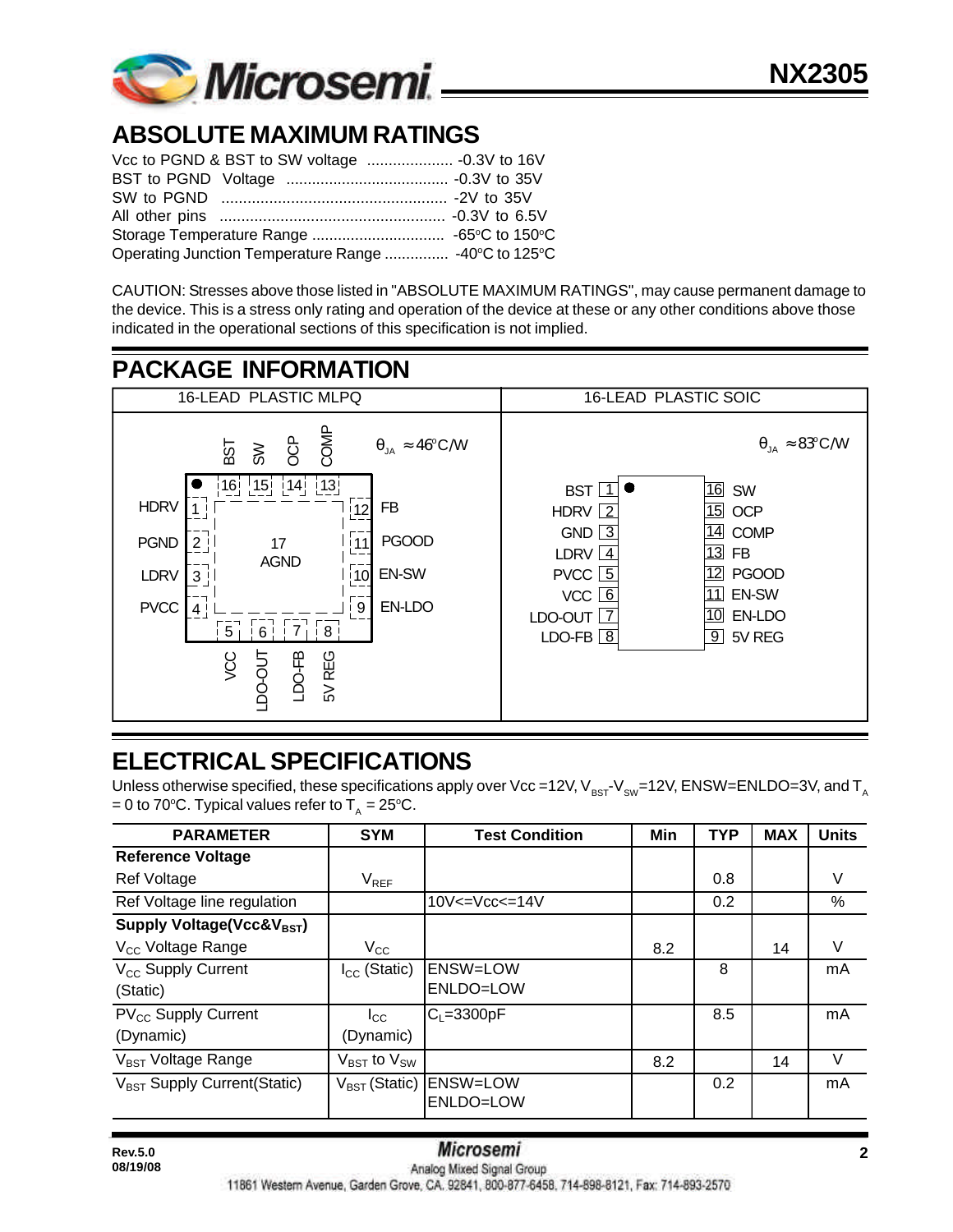

**NX2305**

| <b>PARAMETER</b>                                  | <b>SYM</b>                   | <b>Test Condition</b>                            | Min | <b>TYP</b> | <b>MAX</b> | <b>Units</b>  |
|---------------------------------------------------|------------------------------|--------------------------------------------------|-----|------------|------------|---------------|
| V <sub>BST</sub> Supply Current                   | $\overline{V}_{\text{BST}}$  | $C1=3300PF$                                      |     | 9.2        |            | mA            |
| (Dynamic)                                         | (dynamic)                    |                                                  |     |            |            |               |
| <b>Under Voltage Lockout</b>                      |                              |                                                  |     |            |            |               |
| $V_{CC}$ -Threshold                               | V <sub>CC</sub> _UVLO        | $V_{CC}$ Rising (NOTE1)                          |     | 6.8        |            | V             |
| $V_{CC}$ hysterises                               |                              | V <sub>CC</sub> Falling (NOTE1)                  |     | 300        |            | mV            |
| <b>Oscillator (Rt)</b>                            |                              |                                                  |     |            |            |               |
| Frequency                                         | $F_S$                        |                                                  |     | 300        |            | <b>KHz</b>    |
| Ramp-Amplitude Voltage                            | $\mathsf{V}_{\mathsf{RAMP}}$ |                                                  |     | 1.1        |            | V             |
| <b>Max Duty Cycle</b>                             |                              |                                                  |     | 94         |            | $\frac{1}{2}$ |
| Min duty Cycle                                    |                              |                                                  |     |            | 0          | %             |
| <b>Error Amplifiers</b>                           |                              |                                                  |     |            |            |               |
| Open Loop Gain                                    |                              |                                                  | 50  | 65         |            | dB            |
| Transconductance                                  | gm                           |                                                  |     | 2000       |            | umho          |
| Comp SD threshold                                 |                              |                                                  |     | 0.2        |            | $\vee$        |
| Input Bias Current                                | Ib                           |                                                  |     |            | 100        | nA            |
| <b>EN &amp; SS</b>                                |                              |                                                  |     |            |            |               |
| Soft Start time                                   | Tss                          |                                                  |     | 6.8        |            | mS            |
| Enable HI Threshold                               | $V_{ENTHH}$                  |                                                  |     | 1.24       |            | $\vee$        |
| <b>Enable Hysterises</b>                          | $V_{\text{ENTHL}}$           |                                                  |     | 30         |            | mV            |
| High Side Driver, Hdrv, BST,                      |                              |                                                  |     |            |            |               |
| SW (C <sub>L</sub> =3300pF)                       |                              |                                                  |     |            |            |               |
| Output Impedance, Sourcing<br>Current             | $R_{source}$ (Hdrv)          | $I=200mA$                                        |     | 3.6        |            | ohm           |
| Output Impedance, Sinking<br>Current              | $R_{sink}(Hdrv)$             | $I=200mA$                                        |     | 1          |            | ohm           |
| <b>Rise Time</b>                                  | THdrv(Rise)                  | 10% to 90%                                       |     | 30         |            | ns            |
| <b>Fall Time</b>                                  | THdrv(Fall)                  | 90% to 10%                                       |     | 20         |            | ns            |
| Deadband Time                                     | Tdead(L to<br>H)             | Ldrv going Low to Hdrv going<br>High, 10% to 10% |     | 50         |            | ns            |
| Low Side Driver, Ldrv,<br>$PVec, Pgnd(CL=3300pF)$ |                              |                                                  |     |            |            |               |
| Output Impedance, Sourcing<br>Current             | $R_{source}$ (Ldrv)          | $I=200mA$                                        |     | 2.2        |            | ohm           |
| Output Impedance, Sinking<br>Current              | $R_{sink}(Ldrv)$             | $I=200mA$                                        |     | 1          |            | ohm           |
| <b>Rise Time</b>                                  | TLdrv(Rise)                  | 10% to 90%                                       |     | 30         |            | ns            |
| <b>Fall Time</b>                                  | TLdrv(Fall)                  | 90% to 10%                                       |     | 20         |            | ns            |
| Deadband Time                                     | Tdead(H to<br>L)             | SW going Low to Ldrv going<br>High, 10% to 10%   |     | 50         |            | ns            |
| <b>LDO Controller</b>                             |                              |                                                  |     |            |            |               |
| FB Pin- Bias Current                              |                              |                                                  |     |            | 1          | uA            |
| <b>High Output Voltage</b>                        |                              |                                                  |     | 11.1       |            | V             |
| Low Output Voltage                                |                              |                                                  |     | 0.2        |            | $\vee$        |
| <b>High Output Source Current</b>                 |                              |                                                  |     | 1.9        |            | mA            |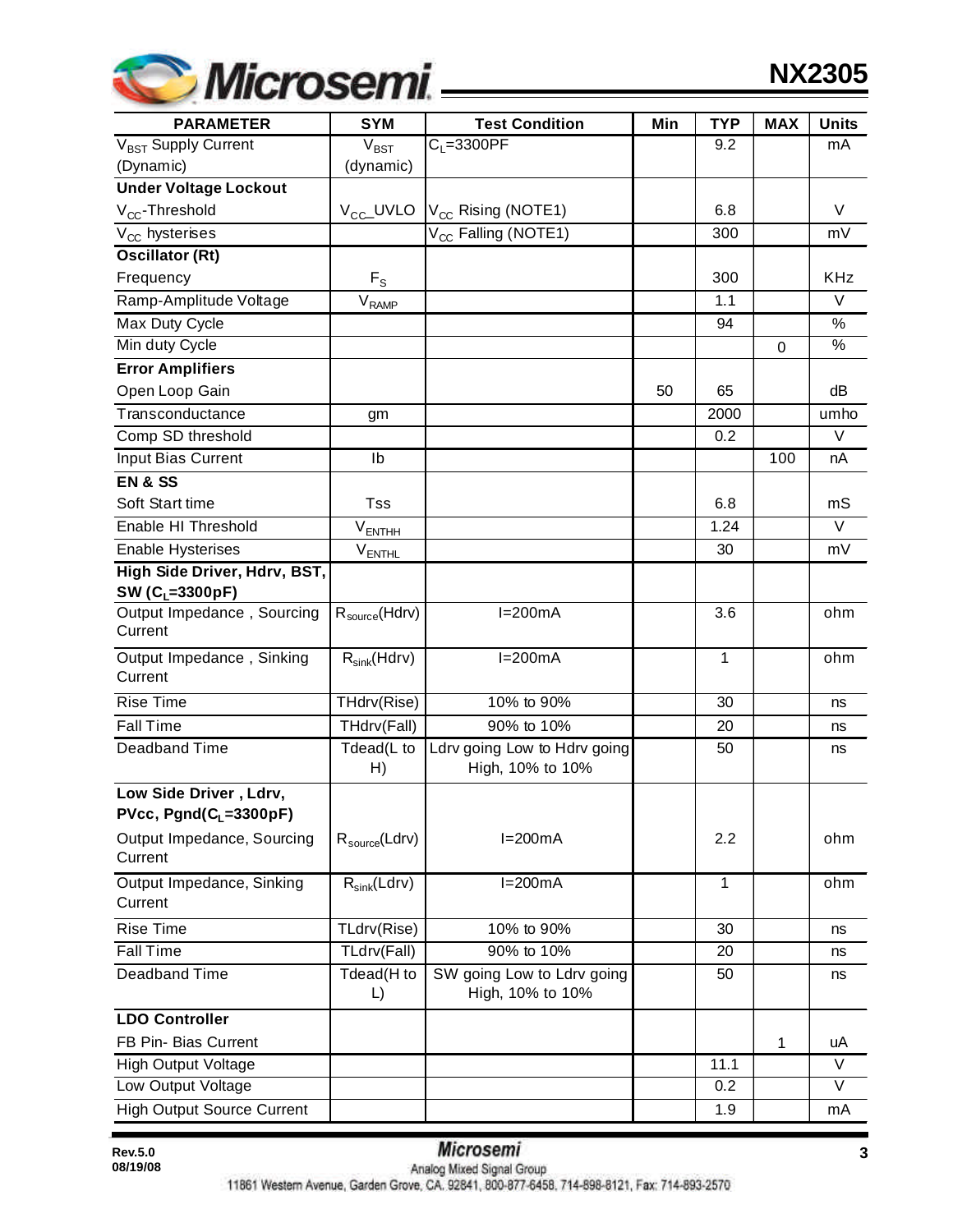

| <b>PARAMETER</b>                                              | <b>SYM</b> | <b>Test Condition</b> | Min | <b>TYP</b> | <b>MAX</b> | <b>Units</b> |
|---------------------------------------------------------------|------------|-----------------------|-----|------------|------------|--------------|
| Open Loop Gain                                                |            | GBNT(Note 2)          | 50  |            |            | dB           |
| FB Under Voltage trip point                                   |            |                       |     | 50         |            | %            |
| <b>Power Good(Pgood)</b><br>Threshold Voltage as % of<br>Vref |            | FB ramping up         |     | 90         |            | %            |
| <b>Hysteresis</b>                                             |            |                       |     | 5          |            | %            |
| <b>OCP Adjust</b>                                             |            |                       |     |            |            |              |
| <b>OCP Current Setting</b>                                    |            |                       |     | 40         |            | uA           |

NOTE1: VCC is connected to ENSW pin via a resistor divider. In VCC UVLO test, ENSW pin is open. NOTE2: This parameter is guaranteed by design but not tested in production(GBNT).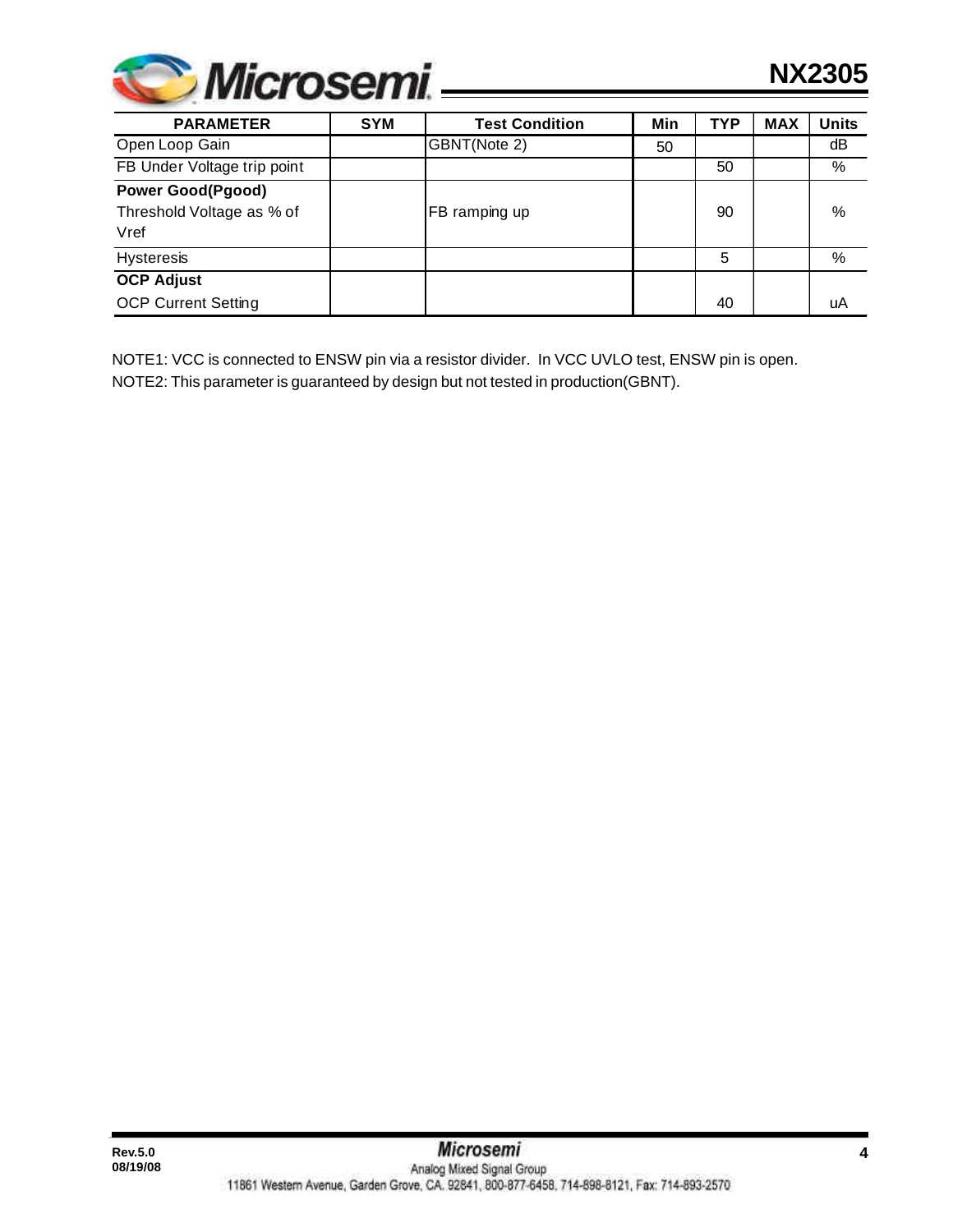

## **PIN DESCRIPTIONS**

| <b>PIN SYMBOL</b> | <b>PIN DESCRIPTION</b>                                                                                                                                                                                                                                                                                                                                                                                                                                                                                                             |
|-------------------|------------------------------------------------------------------------------------------------------------------------------------------------------------------------------------------------------------------------------------------------------------------------------------------------------------------------------------------------------------------------------------------------------------------------------------------------------------------------------------------------------------------------------------|
| <b>VCC</b>        | IC's supply voltage. This pin biases the internal logic circuits. A high freq 1uF ceramic capacitor<br>is placed as close as possible to and connected to this pin and ground pin. The maximum rating<br>of this pin is 16V.                                                                                                                                                                                                                                                                                                       |
| <b>BST</b>        | This pin supplies voltage to high side FET driver. A high freq 0.1uF ceramic capacitor is placed as<br>close as possible to and connected to these pins and SW pin.                                                                                                                                                                                                                                                                                                                                                                |
| <b>ENLDO</b>      | A resistor divider is connected from the LDO bus voltage to this pin that holds off the LDO soft start<br>until this threshold is reached. An external low cost MOSFET can be connected to this pin for<br>external enable control.                                                                                                                                                                                                                                                                                                |
| <b>ENSW</b>       | A resistor divider is connected from the respective switcher BUS voltage to this pin that holds off<br>the controller's soft start until this threshold is reached. An external low cost MOSFET can be<br>connected to this pin for external enable control.                                                                                                                                                                                                                                                                       |
| FB                | This pin is the error amplifier inverting input. This pin is connected via resistor divider to the output<br>of the switching regulator to set the output DC voltage.                                                                                                                                                                                                                                                                                                                                                              |
| <b>COMP</b>       | This pin is the output of error amplifier and is used to compensate the voltage control feedback<br>loop.                                                                                                                                                                                                                                                                                                                                                                                                                          |
| <b>OCP</b>        | This pin is connected to the drain of the external low side MOSFET and is the input of the over<br>current protection(OCP) comparator. An internal current source 40uA is flown to the external<br>resistor which sets the OCP voltage across the Rdson of the low side MOSFET. Current limit<br>point is this voltage divided by the Rds-on. Once this threshold is reached the Hdrv and Ldrv pins<br>are switched low and an internal hiccup circuit is set that recycles the soft start circuit after 2048<br>switching cycles. |
| SW                | This pin is connected to source of high side FET and provides return path for the high side driver.<br>It is also used to hold the low side driver low until this pin is brought low by the action of high side<br>turning off. LDRV can only go high if SW is below 1V threshold.                                                                                                                                                                                                                                                 |
| <b>HDRV</b>       | High side gate driver output.                                                                                                                                                                                                                                                                                                                                                                                                                                                                                                      |
| <b>LDRV</b>       | Low side gate driver output.                                                                                                                                                                                                                                                                                                                                                                                                                                                                                                       |
| <b>PVCC</b>       | Supply voltage for the low side fet driver. A high frequency 1uF ceramic cap must be connected<br>from this pin to the PGND pin as close as possible.                                                                                                                                                                                                                                                                                                                                                                              |
| LDO_FB            | LDO controller feedback input. This pin is connected via resistor divider to the output of the<br>switching regulator to set the output DC voltage. If the LDOFB pin is pulled below 0.4V, an internal<br>comparator after a delay pulls down LDOOUT pin and initiates the HICCUP circuitry. During the<br>startup this latch is not activated, allowing the LDOFB pin to come up and follow the soft started<br>Vref voltage.                                                                                                     |
| LDO_OUT           | LDO controller output. This pin is controlling the gate of an external NCH MOSFET. The maximum<br>rating of this pin is 16V.                                                                                                                                                                                                                                                                                                                                                                                                       |
| 5V REG            | Output of an internal 5V regulator.                                                                                                                                                                                                                                                                                                                                                                                                                                                                                                |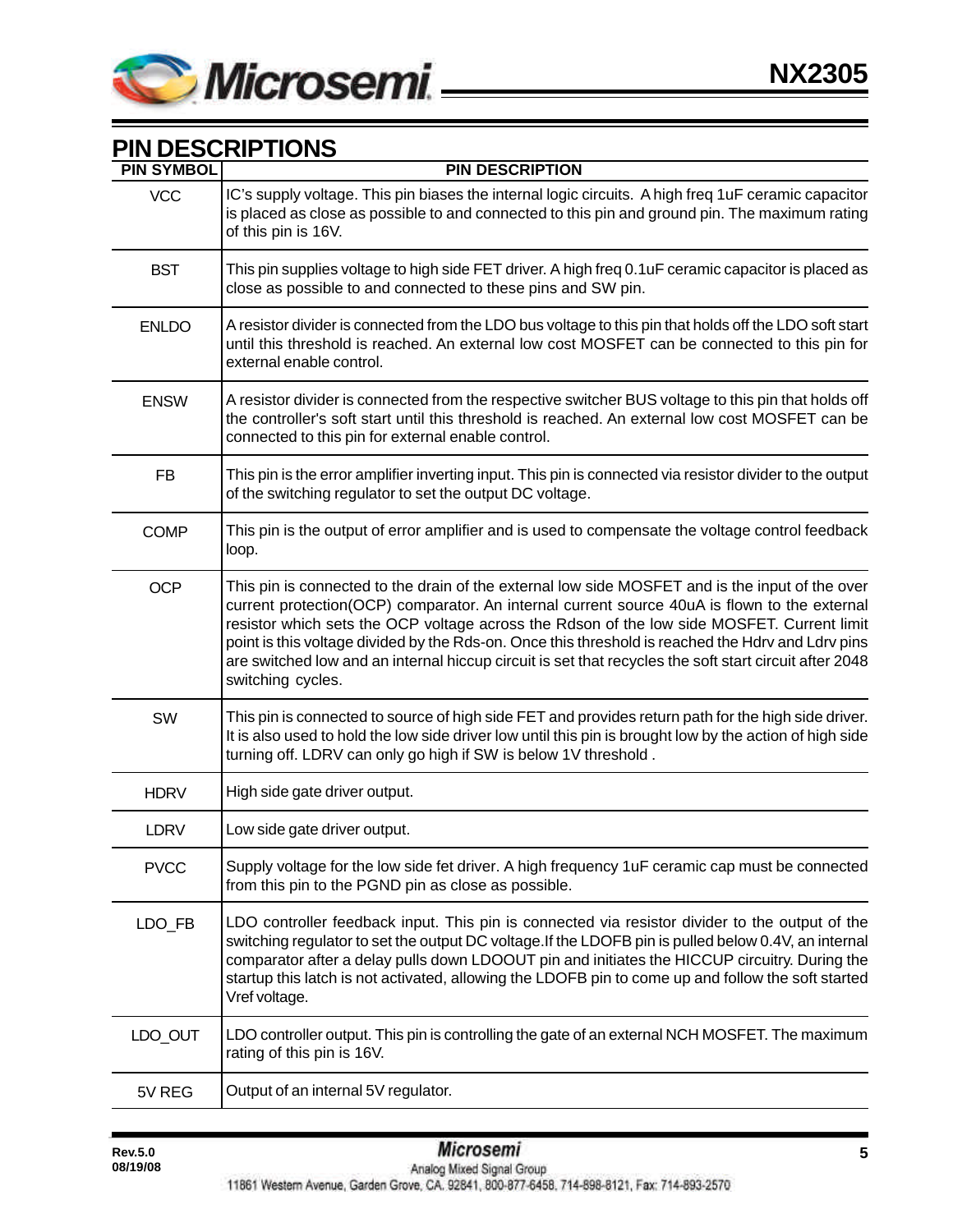

| <b>PIN SYMBOLI</b> | <b>PIN DESCRIPTION</b>                                                                                                                                                               |
|--------------------|--------------------------------------------------------------------------------------------------------------------------------------------------------------------------------------|
| <b>PGOOD</b>       | An open drain output that requires a pull up resistor to Vcc or a voltage lower than Vcc. When<br>FB pin reaches 90% of the reference voltage PGOOD transitions from LO to HI state. |
| <b>PGND</b>        | Power ground pin for low side driver. In SOIC16 package, PGND and AGND are combined<br>together called GND.                                                                          |
| AGND               | Analog ground. In MLPD16 package, pad is AGND.                                                                                                                                       |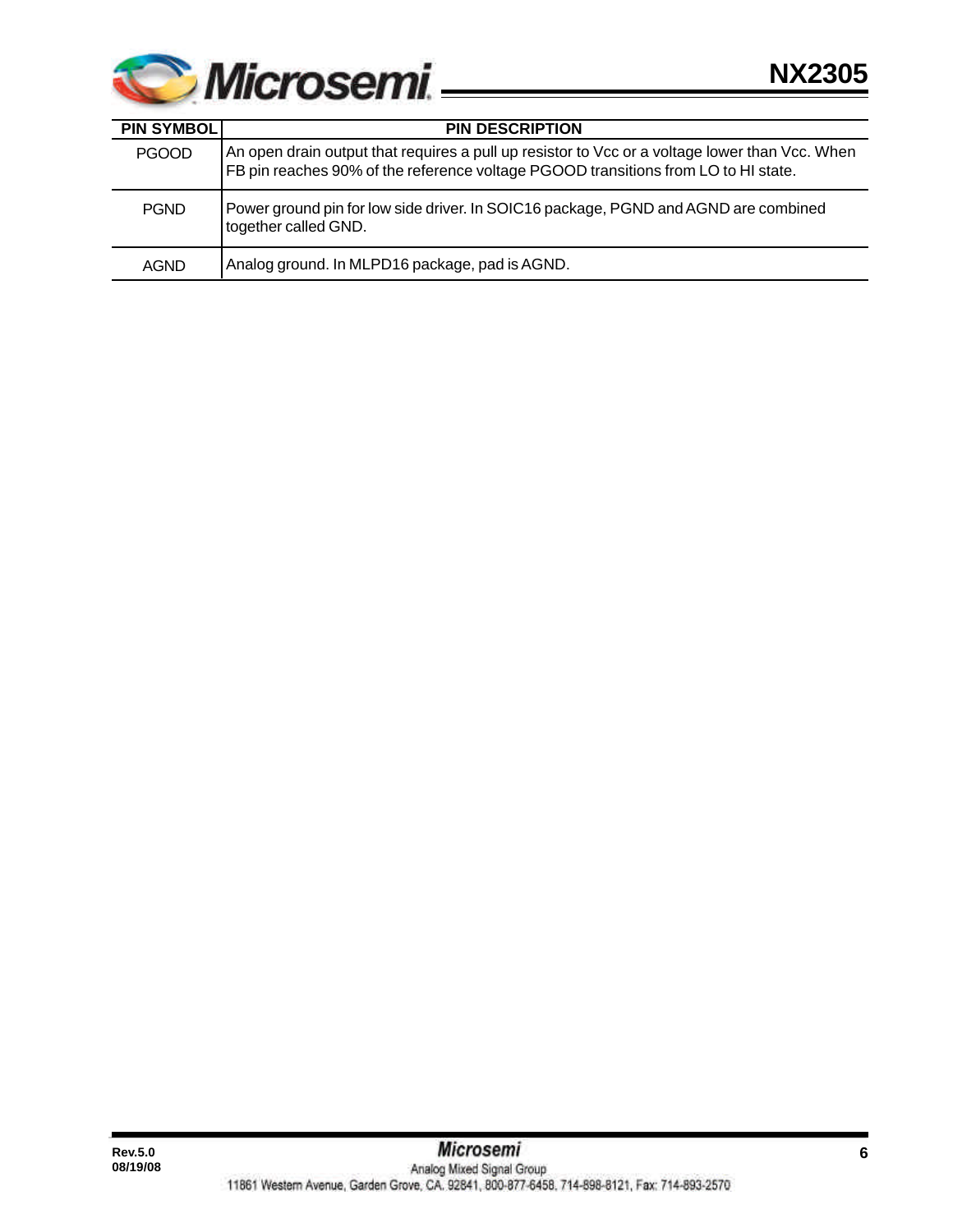

# **BLOCK DIAGRAM**



Figure 2 - Simplified block diagram of the NX2305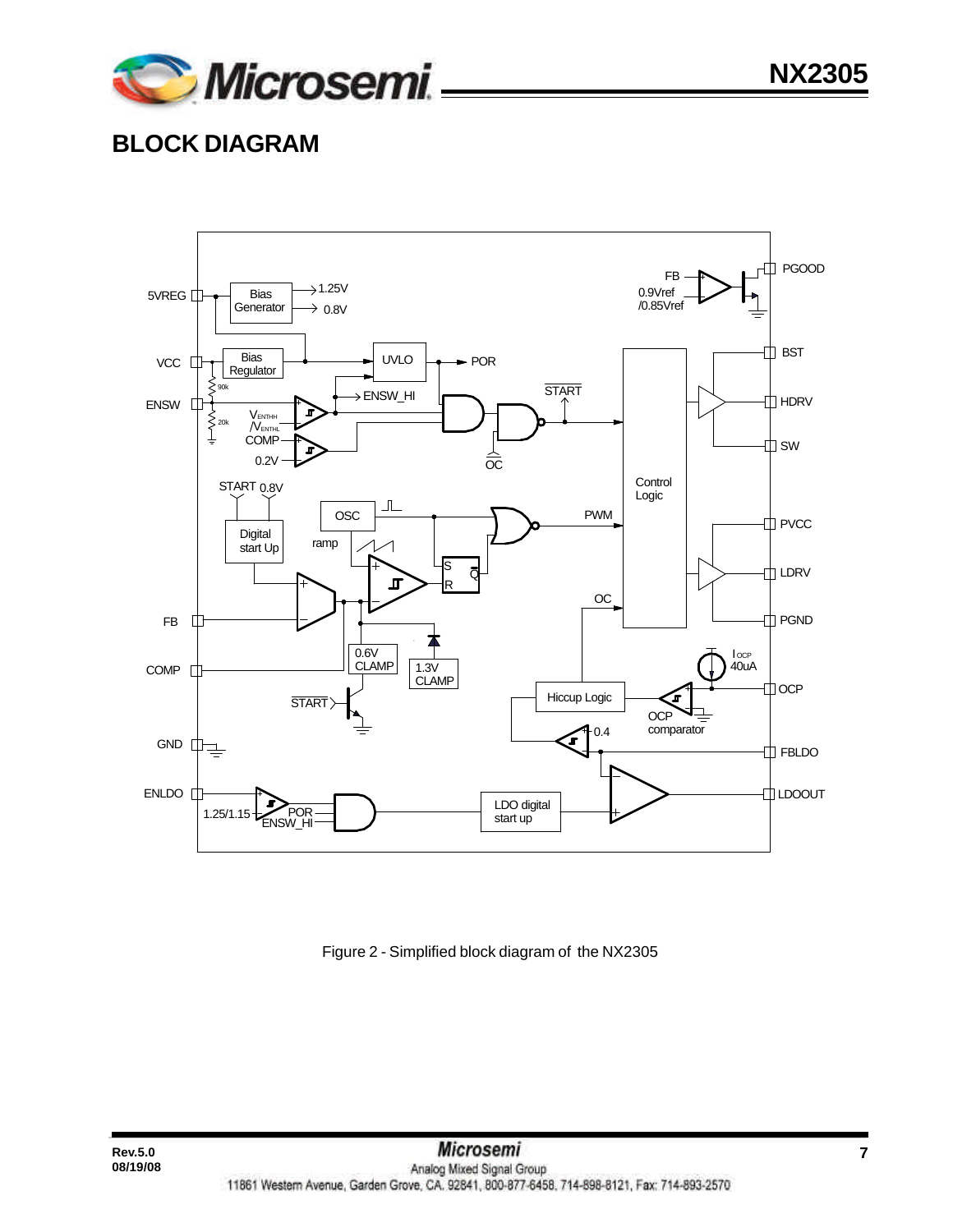

## **APPLICATION INFORMATION**

#### **Symbol Used In Application Information:**

- V<sub>IN</sub> Input voltage
- VOUT Output voltage
- Iout Output current
- $\Delta V_{\text{RIPPLE}}$  Output voltage ripple
- Fs Switching frequency
- $\Delta$ IRIPPLE Inductor current ripple

## **Design Example**

 Power stage design requirements:  $V_{IN}=12V$  $V$ OUT= $1.8V$  $I<sub>OUT</sub>=10A$  $\Delta$ VRIPPLE <=20mV  $\Delta V$ TRAN<=100mV @ 10A step FS=300kHz

## **Output Inductor Selection**

The selection of inductor value is based on inductor ripple current, power rating, working frequency and efficiency. Larger inductor value normally means smaller ripple current. However if the inductance is chosen too large, it brings slow response and lower efficiency. Usually the ripple current ranges from 20% to 40% of the output current. This is a design freedom which can be decided by design engineer according to various application requirements. The inductor value can be calculated by using the following equations:

$$
L_{\text{OUT}} = \frac{V_{\text{IN}} \cdot V_{\text{OUT}}}{I_{\text{RIPPLE}}} \times \frac{V_{\text{OUT}}}{V_{\text{IN}}} \times \frac{1}{F_{\text{s}}} \qquad \qquad \dots (1)
$$

 $I_{RIPPLE} = k \times I_{OUTPUT}$ 

where k is between 0.2 to 0.4. Select k=0.3, then

$$
L_{\text{OUT}} = \frac{12V - 1.8V}{0.3 \times 10A} \times \frac{1.8V}{12V} \times \frac{1}{300kHz}
$$
  
L\_{\text{OUT}} = 1.7uH

Choose Lout=2.2uH, then coilcraft inductor DO5010P-222HC is a good choice.

Current Ripple is calculated as

$$
I_{RIPPLE} = \frac{V_{IN} - V_{OUT}}{L_{OUT}} \times \frac{V_{OUT}}{V_{IN}} \times \frac{1}{F_s}
$$
  
= 
$$
\frac{12V - 1.8V}{2.2uH} \times \frac{1.8V}{12V} \times \frac{1}{300kHz} = 2.3A
$$
...(2)

## **Output Capacitor Selection**

Output capacitor is basically decided by the amount of the output voltage ripple allowed during steady state(DC) load condition as well as specification for the load transient. The optimum design may require a couple of iterations to satisfy both condition.

#### **Based on DC Load Condition**

The amount of voltage ripple during the DC load condition is determined by equation(3).

$$
\Delta V_{\text{RIPPLE}} = \text{ESR} \times \Delta I_{\text{RIPPLE}} + \frac{\Delta I_{\text{RIPPLE}}}{8 \times F_{\text{s}} \times C_{\text{OUT}}} \quad ...(3)
$$

Where ESR is the output capacitors' equivalent series resistance,  $C_{\text{out}}$  is the value of output capacitors.

Typically when large value capacitors are selected such as Aluminum Electrolytic,POSCAP and OSCON types are used, the amount of the output voltage ripple is dominated by the first term in equation(3) and the second term can be neglected.

For this example, POSCAP are chosen as output capacitors, the ESR and inductor current typically determines the output voltage ripple.

$$
ESR_{\text{desire}} = \frac{\Delta V_{\text{RIPPLE}}}{\Delta I_{\text{RIPPLE}}} = \frac{20 \text{mV}}{2.3 \text{A}} = 8.7 \text{m}\Omega \qquad ...(4)
$$

If low ESR is required, for most applications, multiple capacitors in parallel are better than a big capacitor. For example, for 20mV output ripple, POSCAP 2R5TPE470M9 with 9m $\Omega$  are chosen.

$$
N = \frac{ESR_{E} \times \Delta I_{RIPPLE}}{\Delta V_{RIPPLE}} \qquad ...(5)
$$

Number of Capacitor is calculated as

$$
N = \frac{9m\Omega \times 2.3A}{20mV}
$$

 $N = 1.03$ 

The number of capacitor has to be round up to a integer. Choose N =2.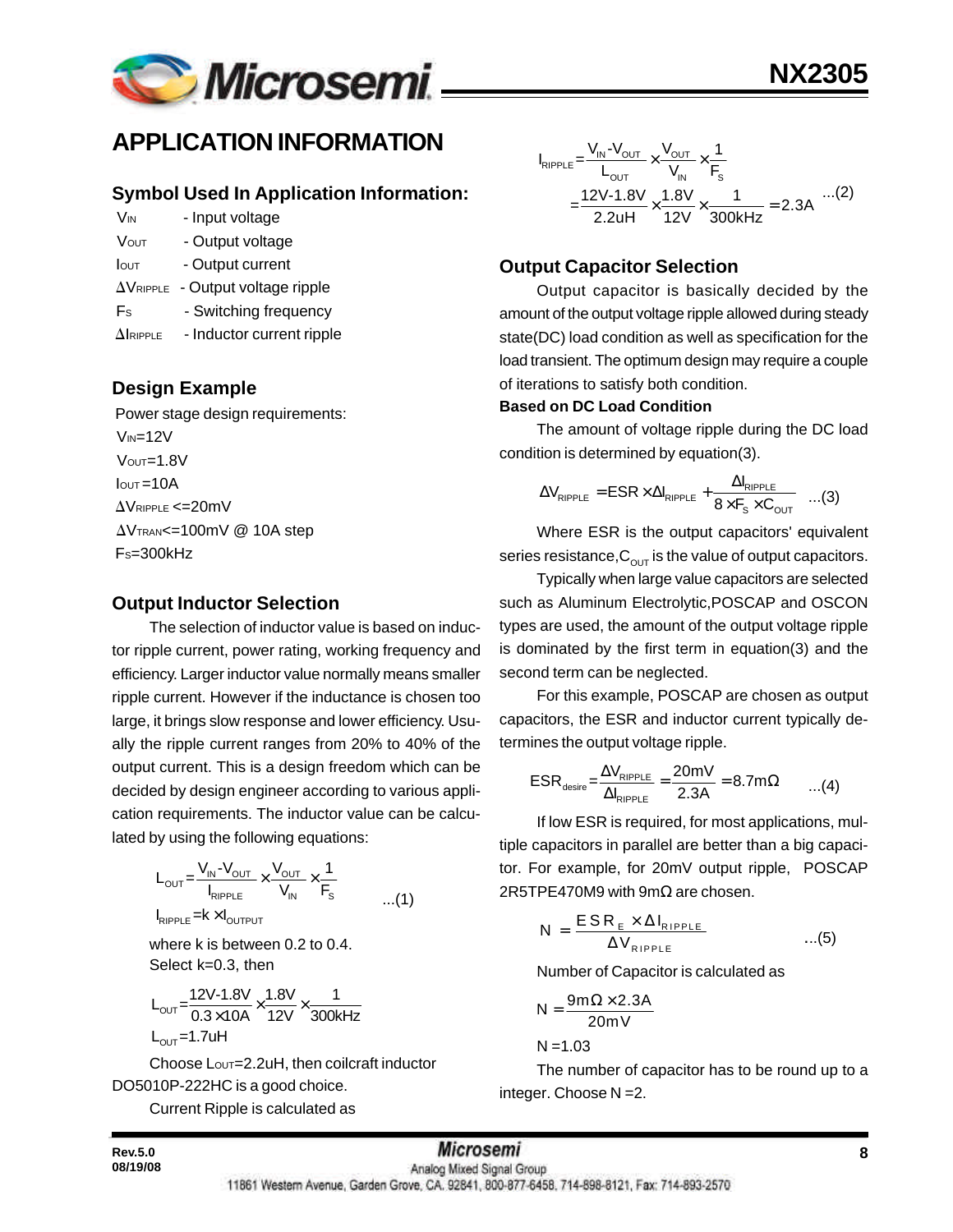

If ceramic capacitors are chosen as output capacitors, both terms in equation (3) need to be evaluated to determine the overall ripple. Usually when this type of capacitors are selected, the amount of capacitance per single unit is not sufficient to meet the transient specification, which results in parallel configuration of multiple capacitors.

For example, one 100uF, X5R ceramic capacitor with  $2m\Omega$  ESR is used. The amount of output ripple is

> $\Delta V_{\text{RIPPLE}} = 2\text{m}\Omega \times 2.3\text{A} + \frac{2.3\text{A}}{8 \times 300 \text{kHz} \times 100 \text{uF}}$  $=4.6$ mV  $+9.6$ mV  $=14.2$ mV

Although this meets DC ripple spec, however it needs to be studied for transient requirement.

#### **Based On Transient Requirement**

Typically, the output voltage droop during transient is specified as

 $\Delta {\rm V}_{\rm drop} < \Delta {\rm V}_{\rm tran}$  @step load  $\Delta {\rm I}_{\rm s\tau\epsilon\text{p}}$ 

During the transient, the voltage droop during the transient is composed of two sections. One section is dependent on the ESR of capacitor, the other section is a function of the inductor, output capacitance as well as input, output voltage. For example, for the overshoot when load from high load to light load with a  $\Delta\boldsymbol{\mathsf{I}}_{\textsf{STEP}}$  transient load, if assuming the bandwidth of system is high enough, the overshoot can be estimated as the following equation.

$$
\Delta V_{\text{overshoot}} = \text{ESR} \times \Delta I_{\text{step}} + \frac{V_{\text{OUT}}}{2 \times L \times C_{\text{OUT}}} \times \tau^2 \qquad ...(6)
$$

where *t* is the a function of capacitor,etc.

$$
\tau = \begin{cases}\n0 & \text{if} \quad L \leq L_{\text{crit}} \\
\frac{L \times \Delta I_{\text{step}}}{V_{\text{OUT}}} - \text{ESR} \times C_{\text{OUT}} & \text{if} \quad L \geq L_{\text{crit}} \quad \dots (7)\n\end{cases}
$$

where

$$
L_{\text{crit}} = \frac{\text{ESR} \times C_{\text{OUT}} \times V_{\text{OUT}}}{\Delta I_{\text{step}}} = \frac{\text{ESR}_{\text{E}} \times C_{\text{E}} \times V_{\text{OUT}}}{\Delta I_{\text{step}}} \quad ...(8)
$$

where  $\sf{ESR}_\epsilon$  and  $\sf{C}_\epsilon$  represents  $\sf{ESR}\;$  and capacitance of each capacitor if multiple capacitors are used in parallel.

The above equation shows that if the selected out-

put inductor is smaller than the critical inductance, the voltage droop or overshoot is only dependent on the ESR of output capacitor. For low frequency capacitor such as electrolytic capacitor, the product of ESR and capacitance is high and  $L \le L_{\textrm{\tiny crit}}$  is true. In that case, the transient spec is mostly like to dependent on the ESR of capacitor.

Most case, the output capacitor is multiple capacitor in parallel. The number of capacitor can be calculated by the following

$$
N = \frac{ESR_{E} \times \Delta I_{\text{step}}}{\Delta V_{\text{tran}}} + \frac{V_{\text{OUT}}}{2 \times L \times C_{E} \times \Delta V_{\text{tran}}} \times \tau^{2} \quad ...(9)
$$

where

$$
\tau = \begin{cases}\n0 & \text{if} \quad L \leq L_{\text{crit}} \\
\frac{L \times \Delta I_{\text{step}}}{V_{\text{OUT}}} - \text{ESR}_{E} \times C_{E} & \text{if} \quad L \geq L_{\text{crit}} \quad ...(10)\n\end{cases}
$$

For example, assume voltage droop during transient is 100mV for 10A load step.

If the POSCAP 2R5TPE470M9 (470uF, 9mohm ESR) is used, the crticial inductance is given as

$$
L_{\text{crit}} = \frac{ESR_{\text{E}} \times C_{\text{E}} \times V_{\text{OUT}}}{\Delta I_{\text{step}}} =
$$

$$
\frac{9 \text{m}\Omega \times 470 \mu \text{F} \times 1.8 \text{V}}{10 \text{A}} = 0.76 \mu \text{H}
$$

The selected inductor is 2.2uH which is bigger than critical inductance. In that case, the output voltage transient not only dependent on the ESR, but also capacitance.

number of capacitor is

$$
\tau = \frac{L \times \Delta I_{\text{step}}}{V_{\text{OUT}}} - \text{ESR}_{E} \times C_{E}
$$

$$
= \frac{2.2 \mu H \times 10A}{1.8 V} - 9 m \Omega \times 470 \mu F = 7.97 us
$$

$$
N = \frac{ESR_{E} \times \Delta I_{step}}{\Delta V_{tran}} + \frac{V_{OUT}}{2 \times L \times C_{E} \times \Delta V_{tran}} \times \tau^{2}
$$
  
= 
$$
\frac{9m\Omega \times 10A}{100mV} + \frac{1.8V}{2 \times 2.2 \mu H \times 470 \mu F \times 100mV} \times (7.97us)^{2}
$$
  
= 1.44

| <b>Rev.5.0</b> | <b>Microsemi</b>                                                                             |  |
|----------------|----------------------------------------------------------------------------------------------|--|
| 08/19/08       | Analog Mixed Signal Group                                                                    |  |
|                | 11861 Western Avenue, Garden Grove, CA, 92841, 800-877-6458, 714-898-8121, Fax: 714-893-2570 |  |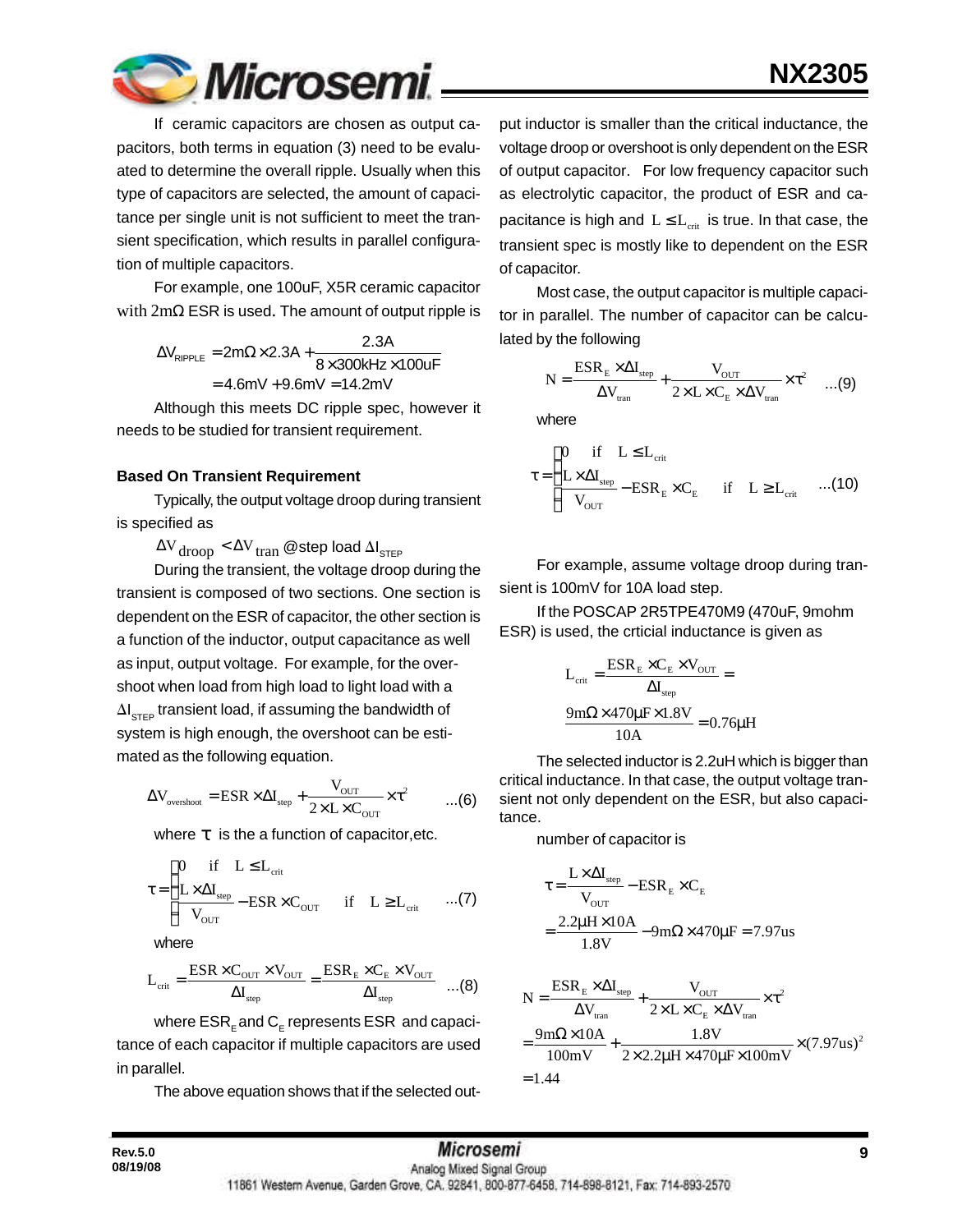

The number of capacitors has to satisfied both ripple and transient requirement. Overall, we choose N=2.

It should be considered that the proposed equation is based on ideal case, in reality, the droop or overshoot is typically more than the calculation. The equation gives a good start. For more margin, more capacitors have to be chosen after the test. Typically, for high frequency capacitor such as high quality POSCAP especially ceramic capacitor, 20% to 100% (for ceramic) more capacitors have to be chosen since the ESR of capacitors is so low that the PCB parasitic can affect the results tremendously. More capacitors have to be selected to compensate these parasitic parameters.

#### **Compensator Design**

Due to the double pole generated by LC filter of the power stage, the power system has  $180^\circ$  phase shift, and therefore, is unstable by itself. In order to achieve accurate output voltage and fast transient response, compensator is employed to provide highest possible bandwidth and enough phase margin. Ideally, the Bode plot of the closed loop system has crossover frequency between 1/10 and 1/5 of the switching frequency, phase margin greater than 50 $^{\circ}$  and the gain crossing 0dB with -20dB/decade. Power stage output capacitors usually decide the compensator type. If electrolytic capacitors are chosen as output capacitors, type II compensator can be used to compensate the system, because the zero caused by output capacitor ESR is lower than crossover frequency. Otherwise type III compensator should be chosen.

#### **A. Type III compensator design**

**08/19/08**

 For low ESR output capacitors, typically such as Sanyo oscap and poscap, the frequency of ESR zero caused by output capacitors is higher than the crossover frequency. In this case, it is necessary to compensate the system with type III compensator. The following figures and equations show how to realize the type III compensator by transconductance amplifier.

$$
F_{z1} = \frac{1}{2 \times \pi \times R_4 \times C_2}
$$
...(11)

**NX2305**

$$
F_{z2} = \frac{1}{2 \times \pi \times (R_2 + R_3) \times C_3}
$$
...(12)

$$
F_{p_1} = \frac{1}{2 \times \pi \times R_3 \times C_3}
$$
...(13)

$$
F_{P2} = \frac{1}{2 \times \pi \times R_4 \times \frac{C_1 \times C_2}{C_1 + C_2}} \qquad ...(14)
$$

where Fz1, Fz2, FP1 and FP2 are poles and zeros in the compensator.

The transfer function of type III compensator for transconductance amplifier is given by:

$$
\frac{V_{e}}{V_{\text{OUT}}} = \frac{1 - g_{m} \times Z_{f}}{1 + g_{m} \times Z_{in} + Z_{in} / R_{f}}
$$

 For the voltage amplifier, the transfer function of compensator is

$$
\frac{V_e}{V_{\text{OUT}}} = \frac{-Z_f}{Z_{\text{in}}}
$$

To achieve the same effect as voltage amplifier, the compensator of transconductance amplifier must satisfy this condition: R4>>2/gm. And it would be desirable if R1||R2||R3>>1/gm can be met at the same time.



 Figure 3 - Type III compensator using transconductance amplifier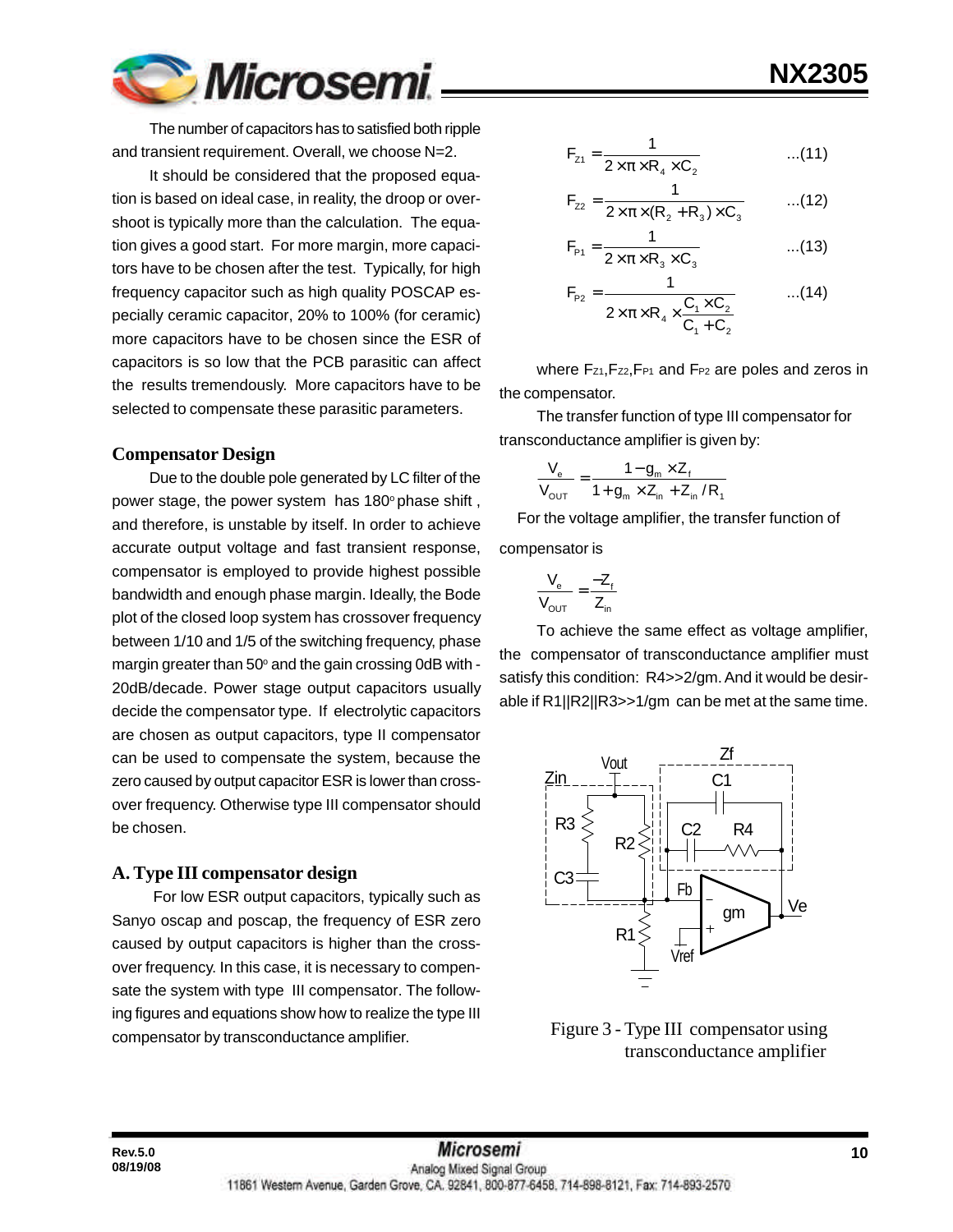

**Case 1:**  $F_{LC}$ < $F_{O}$ < $F_{ESR}$ 



## Figure 4 - Bode plot of Type III compensator (F<sub>LC</sub><F<sub>o</sub><F<sub>ESR</sub>)

 Typical design example of type III compensator in which the crossover frequency is selected as  $\mathsf{F}_\mathsf{LC} \!\! < \!\! \mathsf{F}_\mathsf{o} \!\! < \!\! \mathsf{F}_\mathsf{ESR}$  and  $\mathsf{F}_\mathsf{o} \!\! < = \!\! 1/10\!\!> \!\!1/5\mathsf{F}_\mathsf{s}$  is shown as the following steps.

1. Calculate the location of LC double pole  $F_{\text{LC}}$ and ESR zero  $F_{FSR}$ .

$$
F_{LC} = \frac{1}{2 \times \pi \times \sqrt{L_{OUT} \times C_{OUT}}}
$$

$$
= \frac{1}{2 \times \pi \times \sqrt{2.2uH \times 940uF}}
$$

$$
= 3.5kHz
$$

$$
F_{ESR} = \frac{1}{2 \times \pi \times ESR \times C_{OUT}}
$$
  
= 
$$
\frac{1}{2 \times \pi \times 4.5 \text{m}\Omega \times 940 \text{uF}}
$$
  
= 37.6kHz  
2. Set R<sub>2</sub> equal to 10kΩ.

 $_{1}$ = $\frac{R_{2} \times V_{REF}}{V_{OUT} - V_{REF}}$  =  $\frac{10k\Omega \times 0.8V}{1.8V - 0.8V}$  = 8k $\Omega$  $R_1 = \frac{R_2 \times V_{REF}}{V_{OUT} - V_{REF}} = \frac{10k\Omega \times 0.8V}{1.8V - 0.8V} = 8k$ Choose R<sub>1</sub>=8kΩ. 3. Set zero  $F_{Z2} = F_{LC}$  and  $F_{p1} = F_{ESR}$ .

4. Calculate  $\mathsf{R}_{_4}$  and  $\mathsf{C}_{_3}$  with the crossover frequency at 1/10~ 1/5 of the switching frequency. Set F<sub>o</sub>=25kHz.

$$
C_3 = \frac{1}{2 \times \pi \times R_2} \times (\frac{1}{F_{z2}} - \frac{1}{F_{p1}})
$$
  
\n
$$
= \frac{1}{2 \times \pi \times 10k\Omega} \times (\frac{1}{3.5kHz} - \frac{1}{37.6kHz})
$$
  
\n=4.1nF  
\n
$$
R_4 = \frac{V_{osc}}{V_{in}} \times \frac{2 \times \pi \times F_0 \times L}{C_3} \times C_{out}
$$
  
\n
$$
= \frac{1.1V}{12V} \times \frac{2 \times \pi \times 25kHz \times 2.2uH}{3.9nF} \times 940uF
$$
  
\n=10.4kΩ

Choose C $_{\rm 3}$ =3.9nF, R $_{\rm 4}$ =10.2k.

5. Calculate  $\mathsf{C}_\mathsf{2}$  with zero  $\mathsf{F}_\mathsf{z_1}$  at 75% of the LC double pole by equation (11).

$$
C_2 = \frac{1}{2 \times \pi \times F_{z_1} \times R_4}
$$
  
= 
$$
\frac{1}{2 \times \pi \times 0.75 \times 3.5 \text{kHz} \times 10.2 \text{k}\Omega}
$$
  
= 5.95nF

Choose C $_{\textrm{\tiny{2}}}$ =5.6nF.

6. Calculate C<sub>1</sub> by equation (14) with pole F<sub>p2</sub> at half the switching frequency.

$$
C_1 = \frac{1}{2 \times \pi \times R_4 \times F_{p_2}}
$$
  
= 
$$
\frac{1}{2 \times \pi \times 10.2 k\Omega \times 150kHz}
$$
  
= 104pF

Choose  $\mathrm{C}_\text{\tiny{1}}$ =100pF. 7. Calculate  $\mathsf{R}_{_{3}}$  by equation (13).

$$
R_{3} = \frac{1}{2 \times \pi \times F_{P1} \times C_{3}}
$$
  
= 
$$
\frac{1}{2 \times \pi \times 37.6 \text{kHz} \times 3.9 \text{nF}}
$$
  
= 1.1 kΩ

Choose R<sub>3</sub>=1.1kΩ.

**Rev.5.0 11 08/19/08**

11861 Western Avenue, Garden Grove, CA. 92841, 800-877-6458, 714-898-8121, Fax: 714-893-2570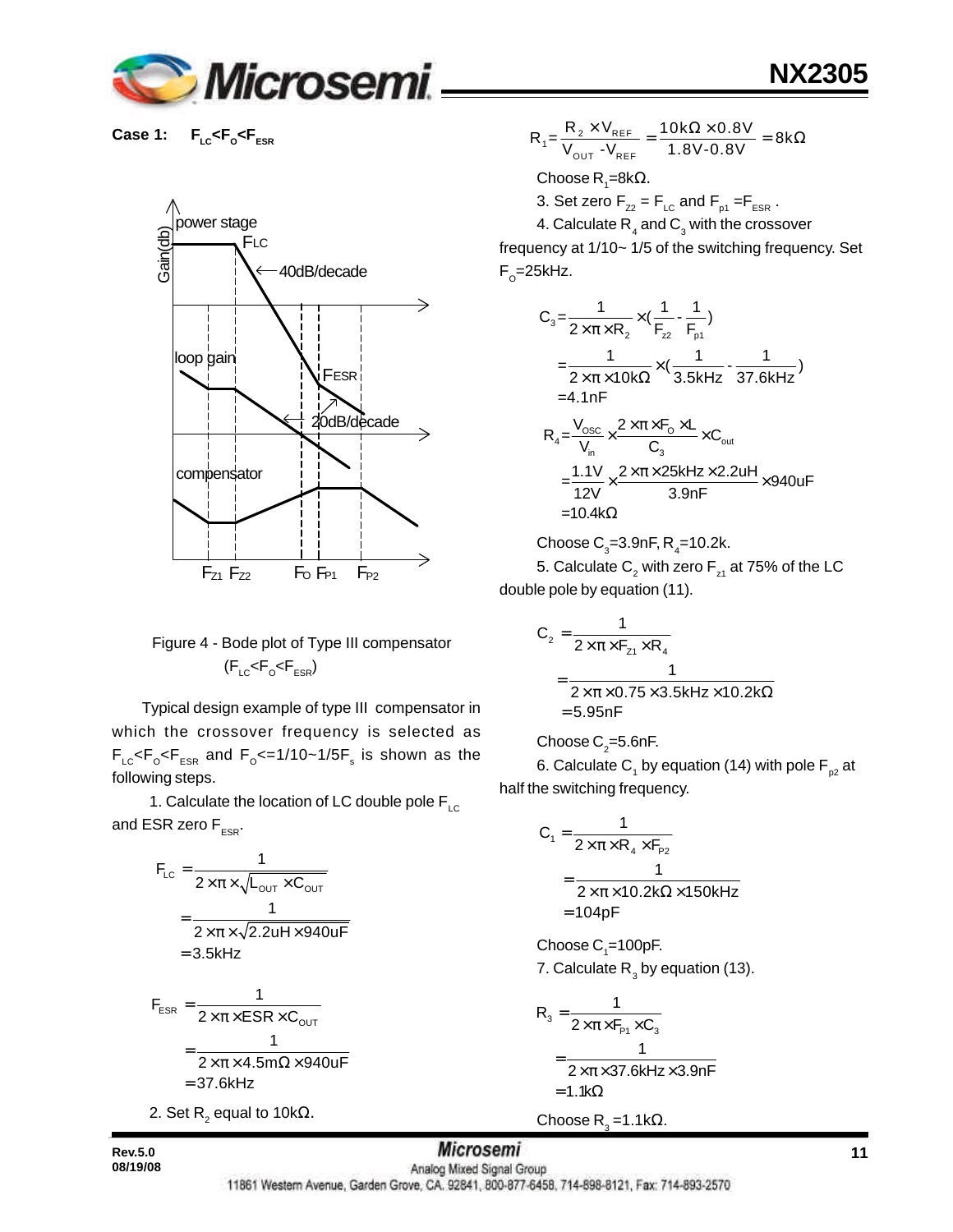





## Figure 5 - Bode plot of Type III compensator  $(\mathsf{F}_{\text{\tiny{LC}}} \!\!\mathrel{< \hspace*{-0.1cm} \mathsf{F}_{\text{\tiny{ESR}}}} \!\!\mathrel{< \hspace*{-0.1cm} \mathsf{F}_{\text{\tiny{O}}}})$

 If electrolytic capacitors are used as output capacitors, typical design example of type III compensator in which the crossover frequency is selected as  $\mathsf{F_{\scriptscriptstyle{LC}}} \mathsf{<} \mathsf{F_{\scriptscriptstyle{ESR}}} \mathsf{<} \mathsf{F_{\scriptscriptstyle{O}}}$  and  $\mathsf{F_{\scriptscriptstyle{O}}} \mathsf{<} \mathsf{=} 1/10 \mathsf{~} \mathsf{~} 1/5 \mathsf{F_{\scriptscriptstyle{S}}^{\scriptscriptstyle{S}}}$  is shown as the following steps. Here one SANYO MV-WG1500 with 13 m $\Omega$  is chosen as output capacitor.

1. Calculate the location of LC double pole  $F_{\text{LC}}$ and ESR zero  $F_{ESR}$ .

$$
F_{LC} = \frac{1}{2 \times \pi \times \sqrt{L_{OUT} \times C_{OUT}}}
$$
  
= 
$$
\frac{1}{2 \times \pi \times \sqrt{2.2uH \times 1500uF}}
$$
  
= 2.77kHz  

$$
F_{ESR} = \frac{1}{2 \times \pi \times ESR \times C_{OUT}}
$$
  
= 
$$
\frac{1}{2 \times \pi \times 13m\Omega \times 1500uF}
$$
  
= 8.16kHz

2. Set R $_{_2}$  equal to 15k $\Omega_\text{\tiny L}$ 

$$
R_{1} = \frac{R_{2} \times V_{REF}}{V_{OUT} - V_{REF}} = \frac{15k\Omega \times 0.8V}{1.8V - 0.8V} = 12k\Omega
$$
  
\nChoose R<sub>1</sub> = 12k $\Omega$ .  
\n3. Set zero F<sub>22</sub> = F<sub>LC</sub> and F<sub>p1</sub> = F<sub>ESR</sub>.  
\n4. Calculate C<sub>3</sub>.  
\n
$$
C_{3} = \frac{1}{2 \times \pi \times R_{2}} \times (\frac{1}{F_{22}} - \frac{1}{F_{p1}})
$$
\n
$$
= \frac{1}{2 \times \pi \times 15k\Omega} \times (\frac{1}{2.77kHz} - \frac{1}{8.16kHz})
$$
\n=2.5nF  
\nChoose C<sub>3</sub>=2.7nF.  
\n5. Calculate R<sub>3</sub>.  
\n
$$
R_{3} = \frac{1}{2 \times \pi \times F_{p1} \times C_{3}}
$$
\n
$$
= \frac{1}{2 \times \pi \times 8.16kHz \times 2.7nF}
$$
\n= 7.22k $\Omega$   
\nChoose R<sub>3</sub> = 7.32k $\Omega$ .  
\n6. Calculate R<sub>4</sub> with F<sub>0</sub>=30kHz.  
\n
$$
R_{4} = \frac{V_{osc}}{V_{max}} \times \frac{2 \times \pi \times F_{0} \times L}{F_{min}} \times \frac{R_{2} \times R_{3}}{R_{min}}
$$

$$
R_4 = \frac{V_{\text{in}}}{V_{\text{in}}} \times \frac{ESR}{ESR} \times \frac{V_{\text{in}}}{R_2 + R_3}
$$
  
=  $\frac{1.1V}{12V} \times \frac{2 \times \pi \times 30 \text{kHz} \times 2.2 \text{uH}}{13 \text{m}\Omega} \times \frac{15 \text{k}\Omega \times 7.32 \text{k}\Omega}{15 \text{k}\Omega + 7.32 \text{k}\Omega}$   
= 14.3 k\Omega

 $\mathsf{Choose}\, \mathsf{R}_4\texttt{=}14.3\texttt{k}\Omega.$ 

5. Calculate  $\mathsf{C}_\mathsf{2}$  with zero  $\mathsf{F}_\mathsf{z_1}$  at 75% of the LC double pole by equation (11).

$$
C_2 = \frac{1}{2 \times \pi \times F_{z1} \times R_4}
$$
  
= 
$$
\frac{1}{2 \times \pi \times 0.75 \times 2.77 \text{kHz} \times 14.3 \text{k}\Omega}
$$
  
= 3.9nF

Choose C $_{\textrm{\tiny{2}}}$ =3.9nF. 6. Calculate C<sub>1</sub> by equation (14) with pole F<sub>p2</sub> at half the switching frequency.

$$
C_1 = \frac{1}{2 \times \pi \times R_4 \times F_{p_2}}
$$
  
= 
$$
\frac{1}{2 \times \pi \times 14.3 k\Omega \times 150 kHz}
$$
  
= 74pF

Choose  $\mathsf{C}_\text{\tiny{1}}$ =82pF.

**08/19/08**

**Rev.5.0 12 12** *MICTOSEMI***</mark>** 11861 Western Avenue, Garden Grove, CA. 92841, 800-877-6458, 714-898-8121, Fax: 714-893-2570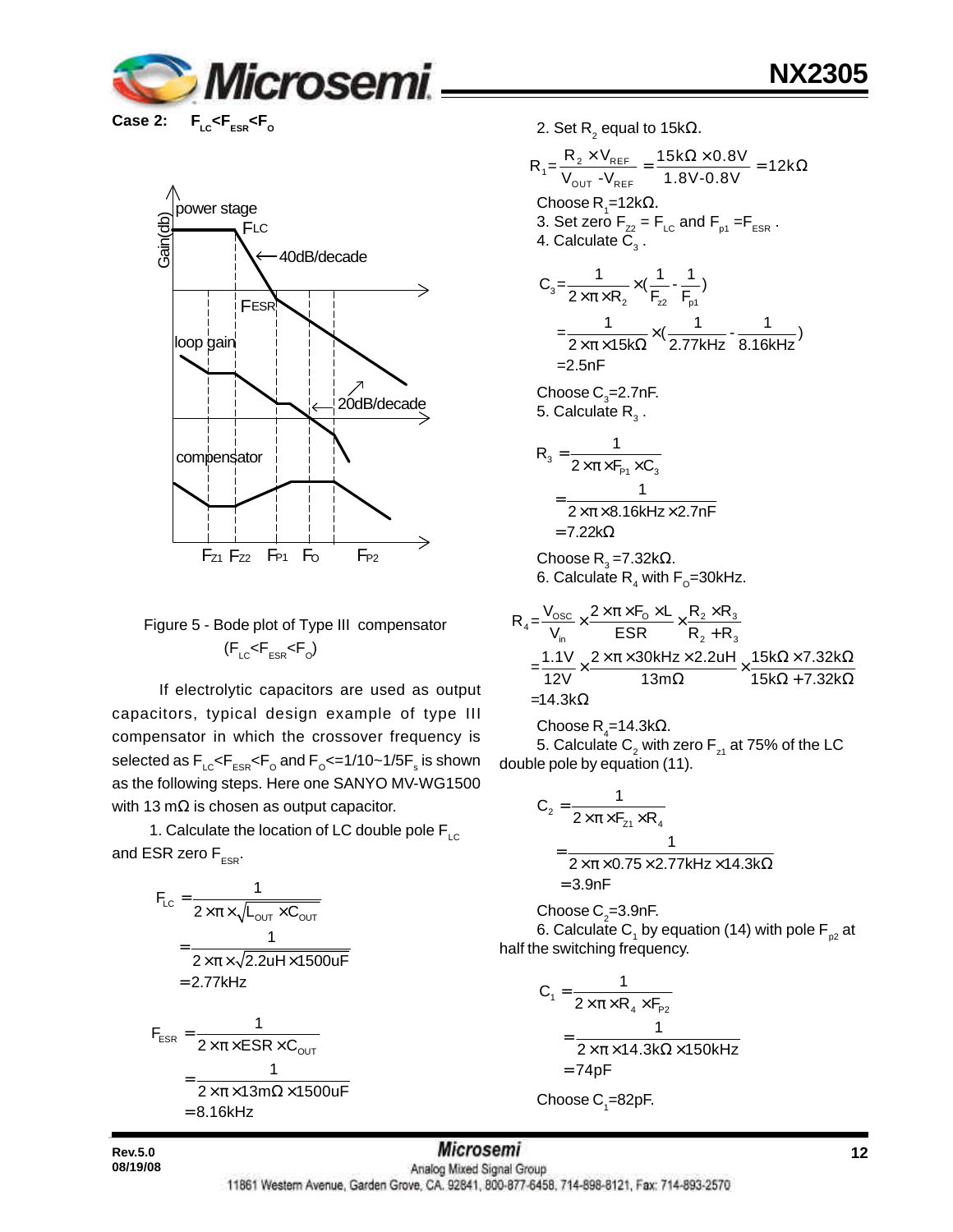

#### **B. Type II compensator design**

If the electrolytic capacitors are chosen as power stage output capacitors, usually the Type II compensator can be used to compensate the system.

For this type of compensator,  $\mathsf{F}_\mathsf{o}$  has to satisfy  $\mathsf{F}_{\text{\tiny{LC}}}$ < $\mathsf{F}_{\text{\tiny{ESR}}}$ << $\mathsf{F}_{\text{\tiny{O}}}$ <=1/10~1/5 $\mathsf{F}_{\text{\tiny{s.}}}$ 

#### **Case 1:**

 Type II compensator can be realized by simple RC circuit as shown in figure 7.  $\mathsf{R}_{_{\mathrm{3}}}$  and  $\mathsf{C}_{_{\mathrm{1}}}$  introduce a zero to cancel the double pole effect.  $\textsf{C}_2^{\phantom{\dag}}$  introduces a pole to suppress the switching noise.

To achieve the same effect as voltage amplifier, the compensator of transconductance amplifier must satisfy this condition:  $\,\mathsf{R}_{{\scriptscriptstyle 3}}$ >>1/gm and  $\mathsf{R}_{{\scriptscriptstyle 1}}\|\mathsf{R}_{{\scriptscriptstyle 2}}$ >>1/gm. The following equations show the compensator pole zero location and constant gain.

$$
Gain = \frac{R_3}{R_2}
$$
 ... (15)  
\n
$$
F_z = \frac{1}{2 \times \pi \times R_3 \times C_1}
$$
 ... (16)  
\n
$$
F_p \approx \frac{1}{2 \times \pi \times R_3 \times C_2}
$$
 ... (17)

R







 Figure 7 - Type II compensator with transconductance amplifier(case 1)

The following parameters are used as an example for type II compensator design, three 1500uF with 19mohm Sanyo electrolytic CAP 6MV1500WGL are used as output capacitors. Coilcraft DO5010P-152HC 1.5uH is used as output inductor. See figure 19. The power stage information is that:

VIN=12V, VOUT=1.2V, IOUT =12A, FS=300kHz.

1. Calculate the location of LC double pole  $F_{\text{LC}}$ and ESR zero  $F_{ESR}$ .

$$
F_{LC} = \frac{1}{2 \times \pi \times \sqrt{L_{OUT} \times C_{OUT}}}
$$

$$
= \frac{1}{2 \times \pi \times \sqrt{1.5 uH \times 4500 uF}}
$$

$$
= 1.94kHz
$$

$$
F_{ESR} = \frac{1}{2 \times \pi \times ESR \times C_{OUT}}
$$

$$
= \frac{1}{2 \times \pi \times 6.33 \text{m}\Omega \times 4500 \text{uF}}
$$

$$
= 5.6 \text{kHz}
$$

2. Set crossover frequency  $F_{\text{O}}=30$ kHz $>$ F<sub>ESR</sub>. 3. Set R $_{2}$  equal to10k $\Omega$ . Based on output voltage, using equation 21, the final selection of R<sub>1</sub> is 20kΩ.

4.Calculate  $\mathsf{R}_{_{3}}$  value by the following equation.

$$
R_3 = \frac{V_{\text{osc}}}{V_{\text{in}}} \times \frac{2 \times \pi \times F_0 \times L}{ESR} \times R_2
$$
  
=  $\frac{1.1 V}{12 V} \times \frac{2 \times \pi \times 30 kHz \times 1.5 uH}{6.33 m \Omega} \times 10 k \Omega$   
= 37.2 k $\Omega$ 

Choose R<sub>3</sub>=37.4kΩ.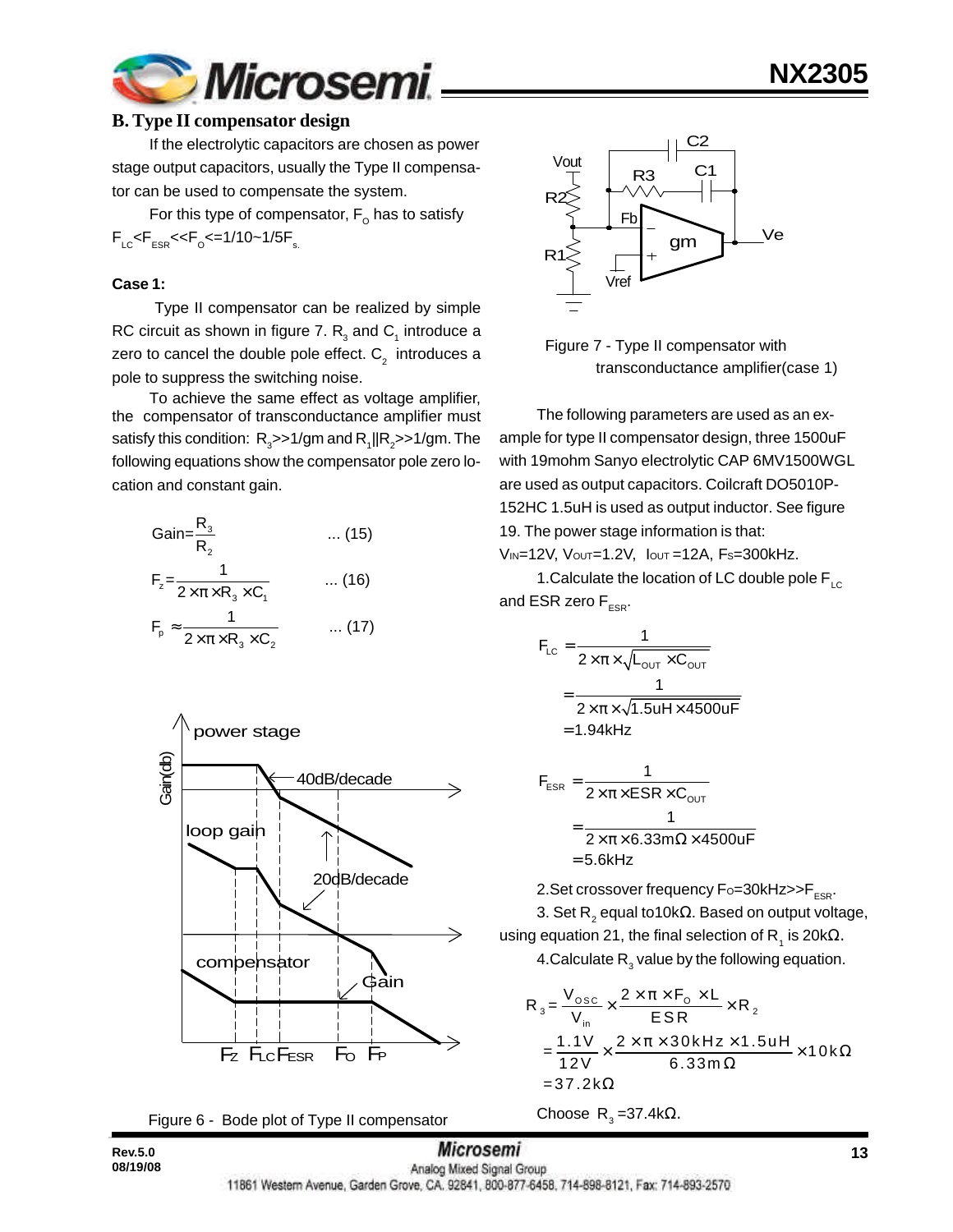

5. Calculate  $\mathsf{C}_\mathsf{1}$  by setting compensator zero  $\mathsf{F}_\mathsf{z}$ at 75% of the LC double pole.

$$
C_1 = \frac{1}{2 \times \pi \times R_3 \times F_z}
$$
  
= 
$$
\frac{1}{2 \times \pi \times 37.4 \text{k}\Omega \times 0.75 \times 1.94 \text{kHz}}
$$
  
= 2.9nF

Choose  $\mathsf{C}_\text{\tiny{1}}$ =2.7nF.

6. Calculate  $\mathsf{C}_\mathsf{2}$  by setting compensator pole  $\mathrm{F}_\mathsf{p}$ at half the swithing frequency.

$$
C_2 = \frac{1}{\pi \times R_3 \times F_s}
$$
  
= 
$$
\frac{1}{\pi \times 37.4 \times \Omega \times 150 \times Hz}
$$
  
= 57 pF

Choose C $_{2}$ =56pF.

#### **Case 2:**

Type II compensator can also be realized by simple RC circuit without feedback as shown in figure 9. R3 and C1 introduce a zero to cancel the double pole effect. C2 introduces a pole to suppress the switching noise. The following equations show the compensator pole zero location and constant gain.

$$
Gain = g_m \times \frac{R_1}{R_1 + R_2} \times R_3 \qquad \dots (18)
$$
  
\n
$$
F_z = \frac{1}{2 \times \pi \times R_3 \times C_1} \qquad \dots (19)
$$
  
\n
$$
F_p \approx \frac{1}{2 \times \pi \times R_3 \times C_2} \qquad \dots (20)
$$



Figure 8 - Bode plot of Type II compensator





For this type of compensator,  $\mathsf{F}_\mathsf{o}$  has to satisfy  $\mathsf{F}_{\text{\tiny{LC}}}$ < $\mathsf{F}_{\text{\tiny{ESR}}}$ << $\mathsf{F}_{\text{\tiny{O}}}$ <=1/10~1/5 $\mathsf{F}_{\text{\tiny{s.}}}$ 

The following is parameters for type II compensator design. Input voltage is 12V, output voltage is 3.3V, output inductor is 1.5uH, output capacitors are two 680uF with 41mΩ electrolytic capacitors.

1. Calculate the location of LC double pole  $F_{\text{LC}}$ and ESR zero  $F_{ESR}$ .

**08/19/08**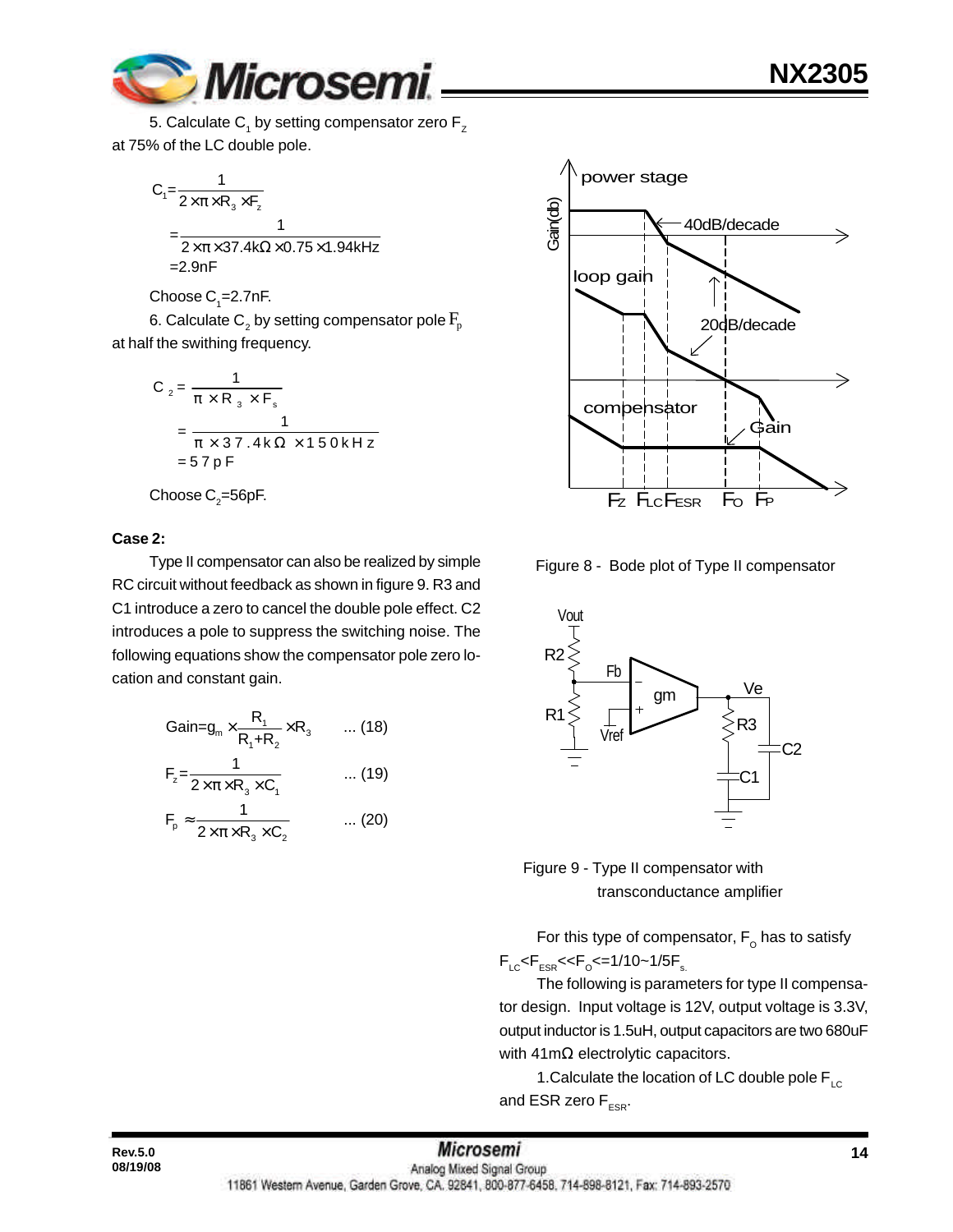

$$
F_{LC} = \frac{1}{2 \times \pi \times \sqrt{L_{OUT} \times C_{OUT}}}
$$

$$
= \frac{1}{2 \times \pi \times \sqrt{1.5uH \times 1360uF}}
$$

$$
= 3.5 \text{kHz}
$$

$$
F_{ESR} = \frac{1}{2 \times \pi \times ESR \times C_{OUT}}
$$

$$
= \frac{1}{2 \times \pi \times 20.5 m\Omega \times 1360 uF}
$$

$$
= 5.7 kHz
$$

2.Set R $_{_2}$  equal to10.2k $\Omega$ . Using equation 21, the final selection of R<sub>1</sub> is 3.24kΩ.

3. Set crossover frequency at 1/10~ 1/5 of the swithing frequency, here Fo=30kHz.

4.Calculate  $\mathsf{R}_{_{3}}$  value by the following equation.

$$
R_{3} = \frac{V_{\text{osc}}}{V_{\text{in}}} \times \frac{2 \times \pi \times F_{\text{o}} \times L}{R_{\text{ESR}}} \times \frac{1}{g_{\text{in}}} \times \frac{R_{1} + R_{2}}{R_{1}}
$$
  
= 
$$
\frac{1.1 V}{12} \times \frac{2 \times \pi \times 30 k H z \times 1.5 u H}{20.5 \Omega} \times \frac{1}{2 m A/V}
$$
  

$$
\times \frac{10.2 k \Omega + 3.24 k \Omega}{3.24 k \Omega}
$$

$$
=2.6k\Omega
$$

Choose 
$$
R_3 = 2.61kΩ
$$
.

5. Calculate C<sub>1</sub> by setting compensator zero F<sub>z</sub> at 75% of the LC double pole.

$$
C_1 = \frac{1}{2 \times \pi \times R_3 \times F_z}
$$
  
= 
$$
\frac{1}{2 \times \pi \times 2.61 \times 0.75 \times 3.5 \times 12}
$$
  
= 23nF

Choose C $_{\textrm{\tiny{1}}}$ =22nF.

6. Calculate  $\mathsf{C}_\mathsf{2}$  by setting compensator pole  $\,\mathsf{F}_\mathsf{p}\,$ at half the swithing frequency.

$$
C_2 = \frac{1}{\pi \times R_3 \times F_s}
$$
  
= 
$$
\frac{1}{\pi \times 2.61k\Omega \times 300kHz}
$$
  
= 406pF

Choose  $\mathsf{C}_\text{\tiny{1}}$ =390pF.

## **Output Voltage Calculation**

Output voltage is set by reference voltage and external voltage divider. The reference voltage is fixed at 0.8V. The divider consists of two ratioed resistors so that the output voltage applied at the Fb pin is 0.8V when the output voltage is at the desired value. The following equation and picture show the relationship between  $V_{\text{OUT}}$ ,  $V_{\text{REF}}$  and voltage divider.



Figure 10 - Voltage divider

$$
R_{1} = \frac{R_{2} \times V_{REF}}{V_{OUT} - V_{REF}} \qquad ...(21)
$$

where  $R_2$  is part of the compensator, and the value of  $R_1$  value can be set by voltage divider.

See compensator design for  $\mathsf{R}^{\vphantom{\dagger}}_1$  and  $\mathsf{R}^{\vphantom{\dagger}}_2$  selection.

## **Input Capacitor Selection**

Input capacitors are usually a mix of high frequency ceramic capacitors and bulk capacitors. Ceramic capacitors bypass the high frequency noise, and bulk capacitors supply current to the MOSFETs. Usually 1uF ceramic capacitor is chosen to decouple the high frequency noise.The bulk input capacitors are decided by voltage rating and RMS current rating. The RMS current in the input capacitors can be calculated as:

$$
I_{RMS} = I_{OUT} \times \sqrt{D} \times \sqrt{1 - D}
$$

$$
D = \frac{V_{OUT}}{V_{IN}}
$$

 $V_{IN}$  = 12V,  $V_{OUT}=1.8V$ ,  $I_{OUT}=10A$ , using equation (22), the result of input RMS current is 3.6A.

...(22)

For higher efficiency, low ESR capacitors are recommended.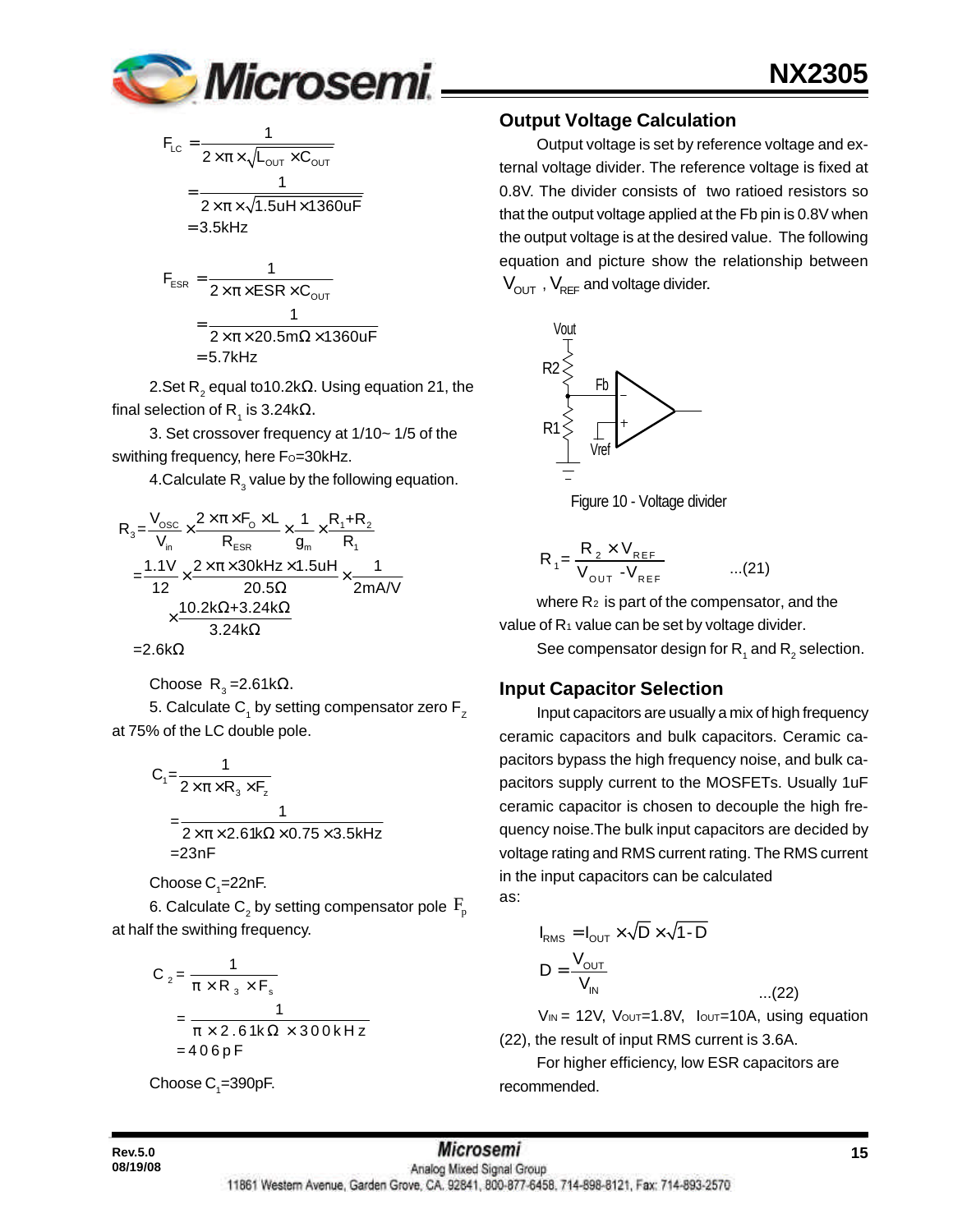

One Sanyo OS-CON 16SVP180M 16V 180uF 20mΩ with 3.64A RMS rating are chosen as input bulk capacitors.

#### **Power MOSFETs Selection**

The NX2305 requires two N-Channel power MOSFETs. The selection of MOSFETs is based on maximum drain source voltage, gate source voltage, maximum current rating, MOSFET on resistance and power dissipation. The main consideration is the power loss contribution of MOSFETs to the overall converter efficiency. In this design example, two IRFR3709Z are used. They have the following parameters:  $V_{DS}=30V,R_{DSON}$  $=6.5$ m $\Omega$ , $Q_{GATE}$  =17nC.

 There are two factors causing the MOSFET power loss:conduction loss, switching loss.

Conduction loss is simply defined as:

$$
P_{HCON} = I_{OUT}^2 \times D \times R_{DS(ON)} \times K
$$
  
\n
$$
P_{LCDN} = I_{OUT}^2 \times (1 - D) \times R_{DS(ON)} \times K
$$
...(23)  
\n
$$
P_{TOTAL} = P_{HCON} + P_{LCDN}
$$

where the R<sub>DS(ON)</sub> will increases as MOSFET junction temperature increases, K is RDS(ON) temperature dependency. As a result, RDS(ON) should be selected for the worst case, in which K approximately equals to 1.4 at 125°C according to IRFR3709Z datasheet. Conduction loss should not exceed package rating or overall system thermal budget.

Switching loss is mainly caused by crossover conduction at the switching transition. The total switching loss can be approximated.

$$
P_{\text{SW}} = \frac{1}{2} \times V_{\text{IN}} \times I_{\text{OUT}} \times T_{\text{SW}} \times F_{\text{s}}
$$
...(24)

where lout is output current, Tsw is the sum of  $T_{\text{R}}$ and  $T<sub>e</sub>$  which can be found in mosfet datasheet, and  $Fs$ is switching frequency. Switching loss Psw is frequency dependent.

Also MOSFET gate driver loss should be considered when choosing the proper power MOSFET. MOSFET gate driver loss is the loss generated by discharging the gate capacitor and is dissipated in driver circuits.It is proportional to frequency and is defined as:

$$
\boldsymbol{P}_{\text{gate}} = (\boldsymbol{Q}_{\text{HGATE}} \times \boldsymbol{V}_{\text{HGS}} + \boldsymbol{Q}_{\text{LGATE}} \times \boldsymbol{V}_{\text{LGS}}) \times \boldsymbol{F}_{\text{S}} \qquad ... (25)
$$

Where QHGATE is the high side MOSFETs gate charge,QLGATE is the low side MOSFETs gate charge,VHGS is the high side gate source voltage, and  $V_{LSS}$  is the low side gate source voltage.

 This power dissipation should not exceed maximum power dissipation of the driver device.

#### **Soft Start and Enable**

NX2305 has digital soft start for switching controller and has one enable pin for this start up. When the Power Ready (POR) signal is high and the voltage at enable pin is above  $V_{\text{ENTER}}$  the internal digital counter starts to operate and the voltage at positive input of Error amplifier starts to increase, the feedback network will force the output voltage follows the reference and starts the output slowly. After 2048 cycles, the soft start is complete and the output voltage is regulated to the desired voltage decided by the feedback resistor divider.



Figure 11 - Enable and Shut down the NX2305 with Enable pin.

The start up of NX2305 can be programmed through resistor divider at Enable pin. For example, if the input bus voltage is 12V and we want NX2305 starts when Vbus is above 8V. We can select

$$
R_{1} = \frac{(8V - V_{\text{ENTHH}}) \times R_{2}}{V_{\text{ENTHH}}}
$$

The NX2305 can be turned off by pulling down the Enable pin by extra signal MOSFET as shown in the above Figure. When Enable pin is below  $V_{ENTHL}$  the digital soft start is reset to zero. In addition, all the high side and low side driver is off and no negative spike will be generated during the turn off.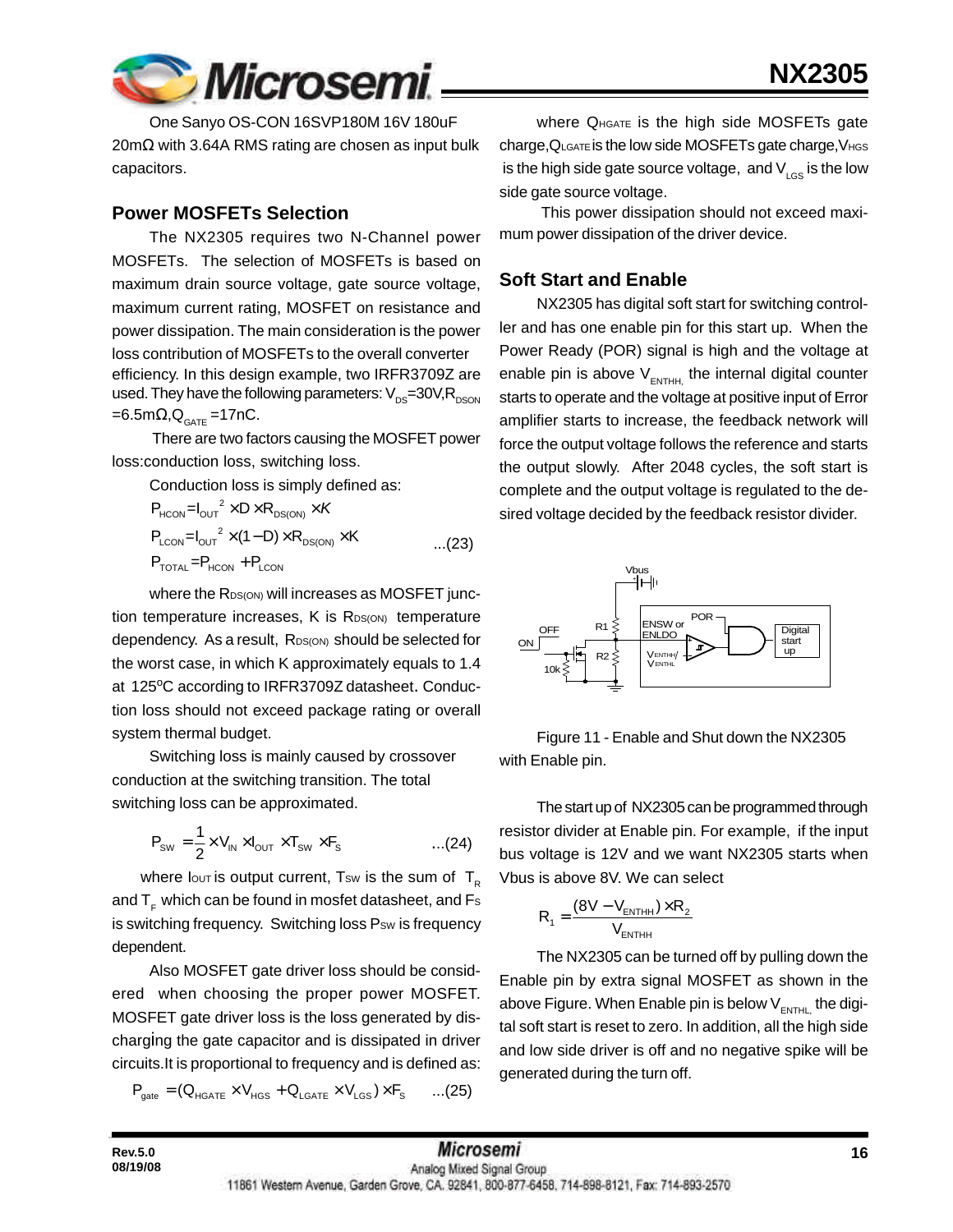

#### **Over Current Protection**

Over current protection for NX2305 is achieved by sensing current through the low side MOSFET. An internal current source of 40uA flows through an external resistor connected from OCP pin to SW node sets the over current protection threshold. When synchronous FET is on, the voltage at node SW is given as

 $V_{\text{cm}} = -I_{I} \times R_{\text{DSON}}$ 

The voltage at pin OCP is given as

 $I_{\text{OCP}} \times R_{\text{OCP}} + V_{\text{SW}}$ 

When the voltage is below zero, the over current occurss as shown in figure 12.



Figure 12 - Over current protection

The over current limit can be set by the following equation

$$
I_{\text{SET}} = I_{\text{OCP}} \times R_{\text{OCP}} / R_{\text{DSON}}
$$

If the MOSFET R<sub>DSON</sub>=9m $\Omega$ , and the current limit is set at 15A, then

$$
R_{OCP} = \frac{I_{SET} \times R_{DSON}}{I_{OCP}} = \frac{15A \times 9m\Omega}{40uA} = 3.375k\Omega
$$

Choose R<sub>ocP</sub>=4kΩ

## **LDO Selection Guide**

NX2305 offers a LDO controller. The selection of MOSFET to meet LDO is more straight forward. The selection is that the Rdson of MOSFET should meet the dropout requirement. For example.

 $V_{LDOIN}$  =3.3V  $V_{\text{LOOLIT}} = 2.5V$  $I_{\text{Load}} = 2A$ The maximum Rdson of MOSFET should be

$$
R_{\text{RDSON}} = (V_{\text{LD0IN}} - V_{\text{LD0OUT}}) \times I_{\text{LOAD}}
$$

$$
= (3.3V - 2.5V) / 2A = 0.4\Omega
$$

Most of MOSFETs can meet the requirement. More important is that MOSFET has to be selected right package to handle the thermal capability. For LDO, maximum power dissipation is given as

**NX2305**

$$
P_{\text{LOS}} = (V_{\text{LDON}} - V_{\text{LDOOUT}}) \times I_{\text{LOAD}}
$$

$$
= (3.3V - 2.5V) \times 2A = 1.6W
$$

Select IR MOSFET IRFR3706 with  $9m\Omega R_{DSON}$  is sufficient.

## **LDO Compensation**

 The diagram of LDO controller including VCC regulator is shown in figure 13.



Figure 13 - NX2305 LDO controller.

For most low frequency capacitor such as electrolytic, POSCAP, OSCON, etc, the compensation parameter can be calculated as follows.

$$
C_{c} = \frac{1}{4 \times \pi \times F_{o} \times R_{f1}} \times \frac{g_{m} \times ESR}{1 + g_{m} \times ESR}
$$

where  $\mathsf{F}_{_{\mathrm{O}}}$  is the desired crossover frequency.

 Typically, in this LDO compensation, crossover frequency  $\mathsf{F}_{_\mathrm{O}}$  has to be higher than zero caused by ESR.  $\mathsf{F}_\mathsf{o}$  is typically around several tens kHz to a few hundred kHz. For this example, we select Fo=100kHz. g<sub>m</sub> is the forward trans-conductance of MOSFET.

For IRFR3706, g<sub>m</sub>=53.

Select  $R_{n}$ =5kohm.

Output capacitor is Sanyo POSCAP 4TPE150MI with 150uF, ESR=18mohm.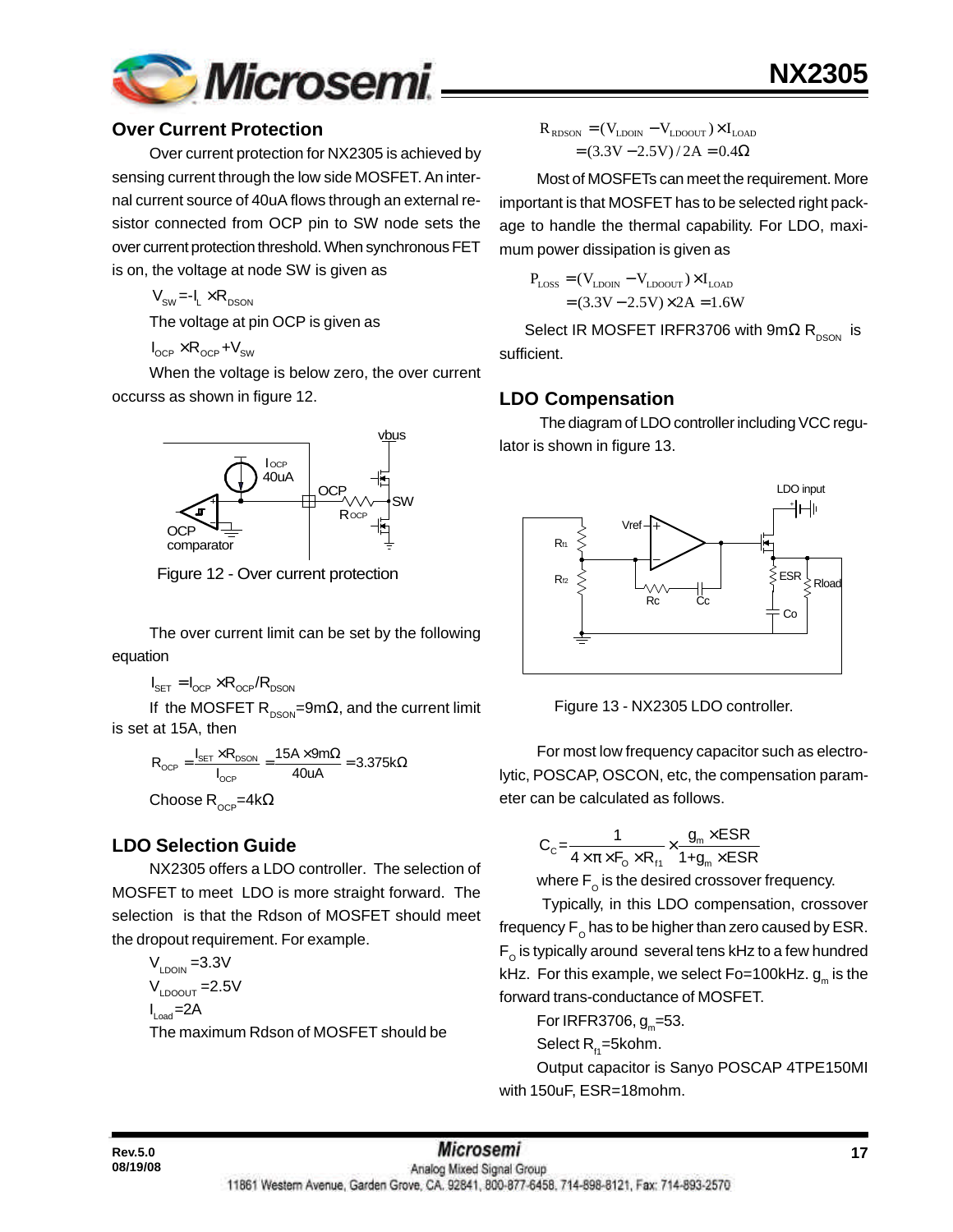

 $C_{\text{c}} = \frac{1}{4 \times \pi \times 100 \text{kHz} \times 5 \text{k}\Omega} \times \frac{53 \times 18 \text{m}\Omega}{1+53 \times 18 \text{m}\Omega} = 77 \text{pF}$  $\frac{1}{\times\pi\times 100$ kHz $\times$ 5k $\Omega$  $\times \frac{53\times 18$ m $\Omega}{1+53\times 18$ m $\Omega}$ 

Choose C $_{\rm c}$ =82pF. For electrolytic or POSCAP, R $_{\rm c}$ is typically selected to be zero.

 $R<sub>p</sub>$  is determined by the desired output voltage.

$$
R_{r2} = \frac{R_{r1} \times V_{REF}}{V_{LDOOUT} - V_{REF}}
$$

$$
= \frac{5k\Omega \times 0.8V}{1.6V - 0.8V}
$$

$$
= 5k\Omega
$$

Choose  $R_{\varphi}$ =5kΩ.

 When ceramic capacitors or some low ESR bulk capacitors are chosen as LDO output capacitors, the zero caused by output capacitor ESR is so high that crossover frequency  $\mathsf{F}_\mathsf{o}$  has to be chosen much higher than zero caused by  $R_c$  and  $C_c$  and much lower than zero caused by ESR . For example, 10uF ceramic is used as output capacitor. We select Fo=100kHz,  $\mathsf{R}_{\mathsf{H}}^{}$ =5kohm and select  $\,$  MOSFET MTD3055(g $_{\mathsf{m}}^{}$ =5).  $\, \mathsf{R}_{\mathsf{C}}^{}$ and  $C_c$  can be calculated as follows.

$$
R_c = R_H \times \frac{2 \times \pi \times F_o \times C_o}{0.5 \times g_m}
$$
  
=5k\Omega \times \frac{2 \times \pi \times 100kHz \times 10uF}{0.5 \times 5S}  
=12.56k\Omega

 $\mathsf{Choose}\ \mathsf{R}_\mathsf{C}\texttt{=12.7k}\Omega.$ 

$$
C_{c} = \frac{10 \times C_{o}}{R_{c} \times g_{m}}
$$

$$
= \frac{10 \times 10 \text{uF}}{12.7 \text{k}\Omega \times 5S}
$$

$$
= 1.6 \text{nF}
$$

Choose  $C_c$ =1.5nF.

## **Current Limit for LDO**

Current limit of LDO is achieved by sensing the LDO feedback voltage. When LDO FB pin is below 0.4V, the IC goes into hiccup mode. The IC will turn off all the

channel for 2048 cycles and start to restart system again.

## **Layout Considerations**

The layout is very important when designing high frequency switching converters. Layout will affect noise pickup and can cause a good design to perform with less than expected results.

There are two sets of components considered in the layout which are power components and small signal components. Power components usually consist of input capacitors, high-side MOSFET, low-side MOSFET, inductor and output capacitors. A noisy environment is generated by the power components due to the switching power. Small signal components are connected to sensitive pins or nodes. A multilayer layout which includes power plane, ground plane and signal plane is recommended .

Layout guidelines:

1. First put all the power components in the top layer connected by wide, copper filled areas. The input capacitor, inductor, output capacitor and the MOSFETs should be close to each other as possible. This helps to reduce the EMI radiated by the power loop due to the high switching currents through them.

2. Low ESR capacitor which can handle input RMS ripple current and a high frequency decoupling ceramic cap which usually is 1uF need to be practically touching the drain pin of the upper MOSFET, a plane connection is a must.

3. The output capacitors should be placed as close as to the load as possible and plane connection is required.

4. Drain of the low-side MOSFET and source of the high-side MOSFET need to be connected thru a plane ans as close as possible. A snubber nedds to be placed as close to this junction as possible.

5. Source of the lower MOSFET needs to be connected to the GND plane with multiple vias. One is not enough. This is very important. The same applies to the output capacitors and input capacitors.

6. Hdrv and Ldrv pins should be as close to MOSFET gate as possible. The gate traces should be